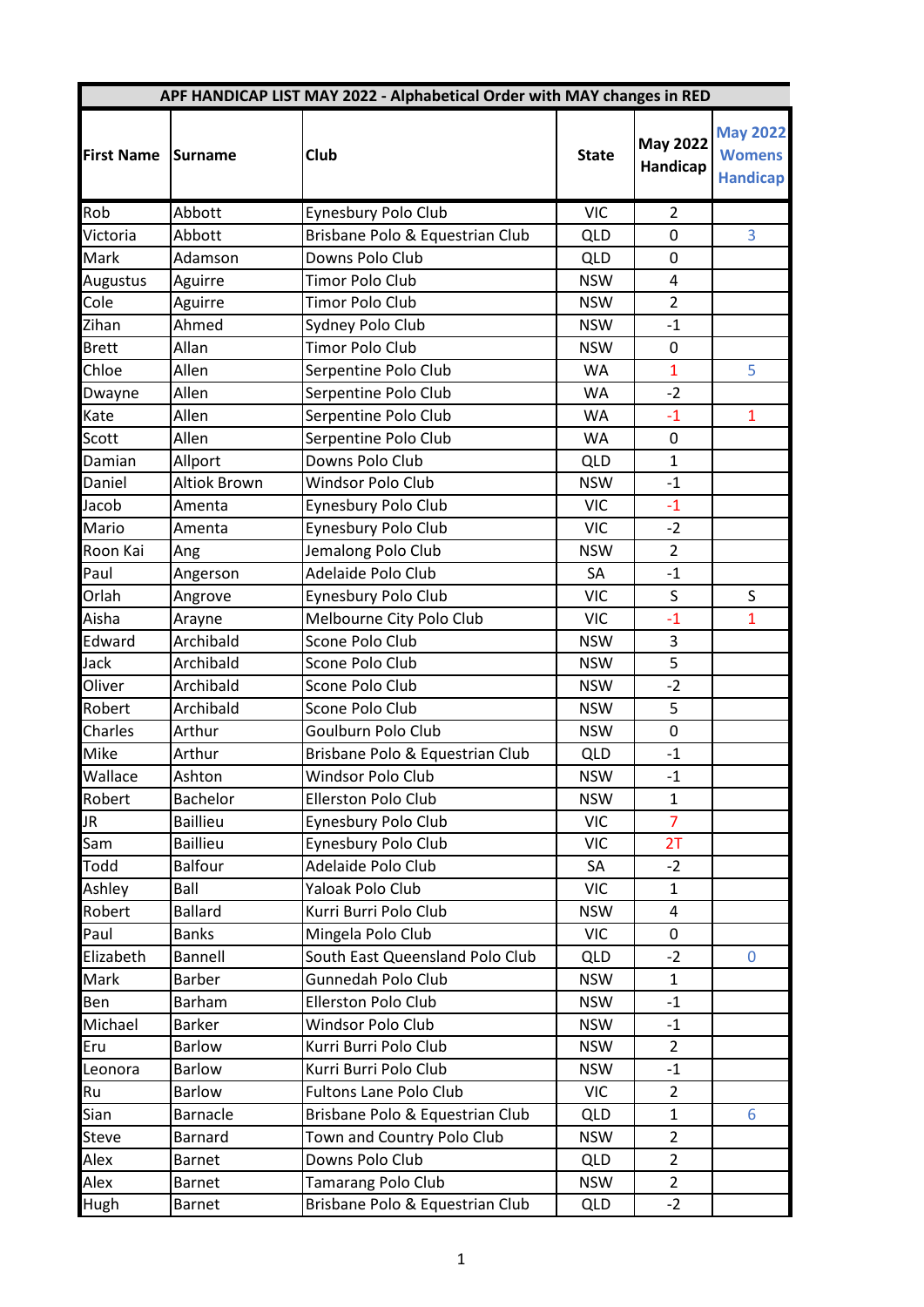| Matthew        | <b>Barnett</b>    | Windsor Polo Club               | <b>NSW</b> | $-2$           |                |
|----------------|-------------------|---------------------------------|------------|----------------|----------------|
| Susan          | <b>Barnett</b>    | Windsor Polo Club               | <b>NSW</b> | $-2$           |                |
| Jeremy         | Bayard            | Town and Country Polo Club      | <b>NSW</b> | $\pmb{0}$      |                |
| Jonathan       | <b>Bayes</b>      | Adelaide Polo Club              | SA         | $\pmb{0}$      |                |
| Olivia         | Bayston           | Eynesbury Polo Club             | <b>VIC</b> | S              | S              |
| Simon          | <b>Beirne</b>     | South East Queensland Polo Club | QLD        | $\mathbf 0$    |                |
| Gibson         | Bell              | Perth Polo Club                 | WA         | $-1$           |                |
| Henry          | Bell              | Goulburn Polo Club              | <b>NSW</b> | $\mathbf 1$    |                |
| Sinclair       | Bell              | Goulburn Polo Club              | <b>NSW</b> | $\overline{2}$ |                |
| Grant          | <b>Bennett</b>    | Swan Valley Polo Club           | WA         | $\pmb{0}$      |                |
| Nelson         | <b>Bennett</b>    | <b>Windsor Polo Club</b>        | <b>NSW</b> | $\pmb{0}$      |                |
| Indiana        | Bennetto          | South East Queensland Polo Club | <b>QLD</b> | $\overline{2}$ | <b>TBC</b>     |
| Peter          | Bennetto          | Scone Polo Club                 | <b>NSW</b> | $\pmb{0}$      |                |
| <b>Nick</b>    | Benson            | Interstate                      | <b>QLD</b> | $\mathbf{1}$   |                |
| <b>Nick</b>    | Benson            | North Star Polo Club            | <b>NSW</b> | $\mathbf{1}$   |                |
| Jack           | Berner            | interstate                      | SA         | $\overline{4}$ |                |
| Jack           | Berner            | Yarra Valley Polo Club          | <b>VIC</b> | $\overline{4}$ |                |
| Tim            | Berry             | <b>Riverlands Polo Club</b>     | <b>NSW</b> |                |                |
| Louise         | Bettayeb          | Melbourne City Polo Club        | <b>VIC</b> | S              | S              |
| Shaun          | <b>Birley</b>     | Noosa CP                        | <b>QLD</b> | $\sf S$        |                |
| <b>Brendan</b> | <b>Blake</b>      | Eynesbury Polo Club             | <b>VIC</b> | $-1$           |                |
| Andrew         | <b>Blake Dyke</b> | Windsor Polo Club               | <b>NSW</b> | $\mathbf 1$    |                |
| Charlie        | Blakeley          | Eynesbury Polo Club             | <b>VIC</b> | $\pmb{0}$      |                |
| Thomas         | Blakeley          | Eynesbury Polo Club             | <b>VIC</b> | $\mathbf{1}$   |                |
| Tony           | Blakeley          | Eynesbury Polo Club             | <b>VIC</b> | $\pmb{0}$      |                |
| Andrew         | Blattman          | Scone Polo Club                 | <b>NSW</b> | $-1$           |                |
| Lucy           | <b>Bliss</b>      | Killarney Polo Club             | <b>NSW</b> | 0              | 4              |
| Julian         | <b>Blok</b>       | Sydney Polo Club                | <b>NSW</b> | $-2$           |                |
| Beau           | Blundell          | Wirragulla Polo Club            | <b>NSW</b> | $\mathbf{1}$   |                |
| Julie          | Bolingbroke       | Serpentine Polo Club            | WA         | $-1$           | $\overline{2}$ |
| Lara           | Bolingbroke       | Serpentine Polo Club            | <b>WA</b>  | $-2$           | $\mathbf 0$    |
| Olivia         | Bolingbroke       | Serpentine Polo Club            | WA         | $-1$           | $\overline{2}$ |
| Stuart         | Bolingbroke       | Serpentine Polo Club            | WA         | 0              |                |
| Gus            | Boonzaaier        | Scone Polo Club                 | <b>NSW</b> | 3              |                |
| Shay           | <b>Boote</b>      | Scone Polo Club                 | <b>NSW</b> | $-1$           |                |
| Shannon        | Booth             | Windsor Polo Club               | <b>NSW</b> | $\pmb{0}$      | 3              |
| <b>Nick</b>    | Bowen             | Melbourne City Polo Club        | <b>VIC</b> | 0              |                |
| Lucy           | Bowman            | Eynesbury Polo Club             | <b>VIC</b> | $\mathbf{1}$   | 5              |
| Charles        | Boyd              | Millamolong Polo Club           | <b>NSW</b> | $\mathbf{1}$   |                |
| Shane          | Boyd              | Swan Valley Polo Club           | WA         | $\overline{2}$ |                |
| Timothy        | Boyd              | Millamolong Polo Club           | <b>NSW</b> | $\mathbf{1}$   |                |
| Greg           | <b>Brabham</b>    | Forbes Polo Club                | <b>NSW</b> | $\pmb{0}$      |                |
| Winston        | <b>Bradley</b>    | Goulburn Polo Club              | <b>NSW</b> | 0              |                |
| <b>Billie</b>  | <b>Brawne</b>     | Adelaide Polo Club              | SA         | $\pmb{0}$      |                |
| Cameron        | <b>Brawne</b>     | Adelaide Polo Club              | SA         | $\mathbf 0$    |                |
| Andrew         | <b>Bridson</b>    | <b>Tamarang Polo Club</b>       | <b>NSW</b> | 0              |                |
| Jacqui         | <b>Brinckmann</b> | Windsor Polo Club               | <b>NSW</b> | $-1$           |                |
| Tom            | <b>Brodie</b>     | Eynesbury Polo Club             | <b>VIC</b> | 5              |                |
| Tom            | <b>Brodie</b>     | Ellerston                       | <b>NSW</b> | 5              |                |
| Carolyn        | Brown             | Vallex Polo Club                | <b>VIC</b> | $\mathsf S$    | S              |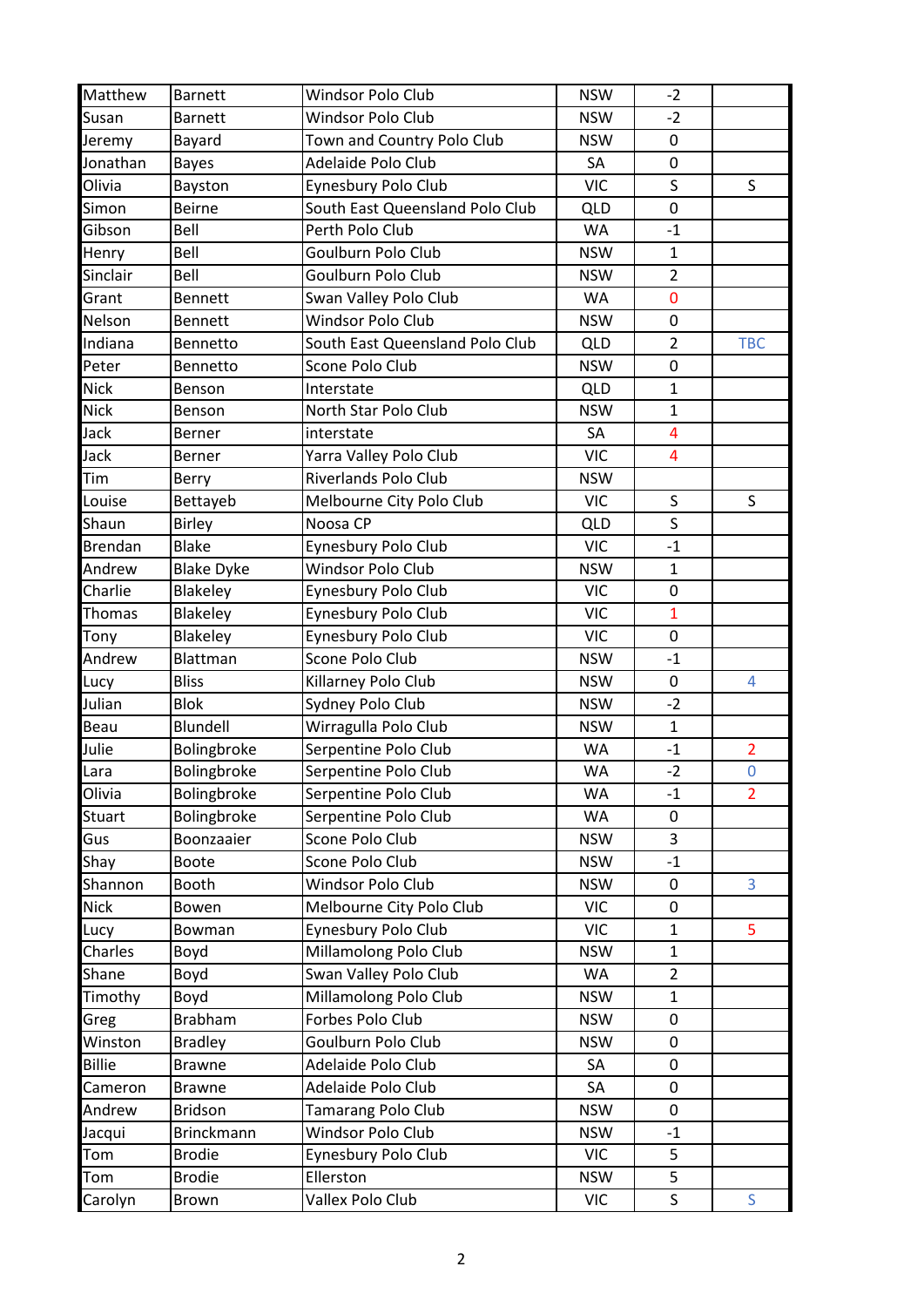| India         | Brown          | Melbourne City Polo Club        | <b>VIC</b> | $\sf S$        | $\sf S$                 |
|---------------|----------------|---------------------------------|------------|----------------|-------------------------|
| Jemma         | <b>Brown</b>   | Noosa CP                        | <b>QLD</b> | $-1$           | 1                       |
| Jeremy        | <b>Brown</b>   | Noosa CP                        | <b>QLD</b> | $\mathbf 0$    |                         |
| Carolyn       | <b>Browne</b>  | Vallex Polo Club                | <b>VIC</b> | $\mathsf S$    | S                       |
| Greg          | <b>Browne</b>  | Yarra Valley Polo Club          | <b>VIC</b> | $\pmb{0}$      |                         |
| Ray           | <b>Bruce</b>   | Killarney Polo Club             | <b>NSW</b> | $\mathbf{1}$   |                         |
| Rebecca       | <b>Bruce</b>   | Sydney Polo Club                | <b>NSW</b> | $-1$           |                         |
| Adam          | <b>Buchert</b> | Windsor Polo Club               | <b>NSW</b> | $\overline{2}$ |                         |
| Inge          | <b>Burke</b>   | Eynesbury Polo Club             | <b>VIC</b> | $\mathbf 0$    | $\overline{\mathbf{4}}$ |
| James         | <b>Burkitt</b> | <b>Gundalong Polo Club</b>      | <b>NSW</b> | $-1$           |                         |
| Amanda        | <b>Burns</b>   | Quirindi Polo Carnival Club     | <b>NSW</b> |                |                         |
| <b>Brett</b>  | <b>Burns</b>   | Eynesbury Polo Club             | <b>VIC</b> | $-1$           |                         |
| Jason         | <b>Butt</b>    | Yaloak Polo Club                | <b>VIC</b> | $\overline{2}$ |                         |
| Guido         | Cacciaguerra   | Melbourne City Polo Club        | <b>VIC</b> | $-1$           |                         |
| Sacha         | Caller         | Eynesbury Polo Club             | <b>VIC</b> | $-1$           |                         |
| Michael       | Callow         | South East Queensland Polo Club | <b>QLD</b> | $\mathbf 0$    |                         |
| Andrew        | Campbell       | Tamarang Polo Club              | <b>NSW</b> | $-1$           |                         |
| Angus         | Campbell       | Goulburn Polo Club              | <b>NSW</b> | $\mathbf{1}$   |                         |
| Colin         | Campbell       | <b>Tamarang Polo Club</b>       | <b>NSW</b> | $-1$           |                         |
| Monty         | Campbell       | Goulburn Polo Club              | <b>NSW</b> | $\mathbf{1}$   |                         |
| <b>Tobias</b> | Campbell       | Goulburn Polo Club              | <b>NSW</b> | $-1$           |                         |
| Sandra        | Carder         | South East Queensland Polo Club | <b>QLD</b> | $-1$           | $\mathbf{1}$            |
| Greg          | Carns          | Eynesbury Polo Club             | <b>VIC</b> | $\pmb{0}$      |                         |
| Carlos        | Celis          | Eynesbury Polo Club             | <b>VIC</b> | $\mathbf{1}$   |                         |
| Scott         | Chambers       | Tamarang Polo Club              | <b>NSW</b> | 0              |                         |
| Angie         | Chandler       | Brisbane Polo & Equestrian Club | <b>QLD</b> | $-2$           | $\mathbf 0$             |
| lan           | Church         | Yaloak Polo Club                | <b>VIC</b> | $\pmb{0}$      |                         |
| Willoughby    | Church         | Yaloak Polo Club                | <b>VIC</b> | $-2$           |                         |
| Gretchen      | Ciapura        | Noosa CP                        | <b>QLD</b> | $-2$           |                         |
| Philip        | Clark          | Adelaide Polo Club              | SA         | $\mathbf 1$    |                         |
| Sarah-Jane    | Clark          | Forbes Polo Club                | <b>NSW</b> | $-2$           |                         |
| William       | Clennett       | Eynesbury Polo Club             | <b>VIC</b> | $\mathbf 0$    |                         |
| James         | Clough         | Swan Valley Polo Club           | WA         | $\mathbf{1}$   |                         |
| Adrian        | Cobley         | Swan Valley Polo Club           | WA         | $\overline{2}$ |                         |
| Niall         | Coburn         | Noosa CP                        | <b>QLD</b> | $-2$           |                         |
| Alastair      | Cochrane       | Downs Polo Club                 | <b>QLD</b> | $\mathbf{1}$   |                         |
| Alastair      | Cochrane       | interstate                      | SA         | $\mathbf{1}$   |                         |
| Alistair      | Cochrane       | Windsor Polo Club               | <b>NSW</b> | $-1$           |                         |
| Melanie       | Cochrane       | Windsor Polo Club               | <b>NSW</b> | $-2$           | 0                       |
| Zach          | Cochrane       | Downs Polo Club                 | <b>QLD</b> | $\mathbf{1}$   |                         |
| Rachel        | Commisso       | Eynesbury Polo Club             | <b>VIC</b> | $\mathsf{S}$   | $\mathsf{S}$            |
| Dominic       | Cook           | Hexham Polo Club                | <b>VIC</b> | $-1$           |                         |
| Nikki         | Cook           | Eynesbury Polo Club             | <b>VIC</b> | $-2$           | 0                       |
| Peter         | Cooke          | Downs Polo Club                 | <b>QLD</b> | $\overline{2}$ |                         |
| Amy           | Coombs         | Downs Polo Club                 | <b>QLD</b> | $-2$           |                         |
| Charles       | Cooney         | Ellerston                       | <b>NSW</b> | 3              |                         |
| Greg          | Coops          | Arunga Polo Club                | <b>NSW</b> | $-1$           |                         |
| Sheonagh      | Coops          | Arunga Polo Club                | <b>NSW</b> | $-2$           |                         |
| Andrew        | Coulton        | Interstate                      | <b>QLD</b> | $\mathbf 0$    |                         |
| Andrew        | Coulton        | North Star Polo Club            | <b>NSW</b> | 0              |                         |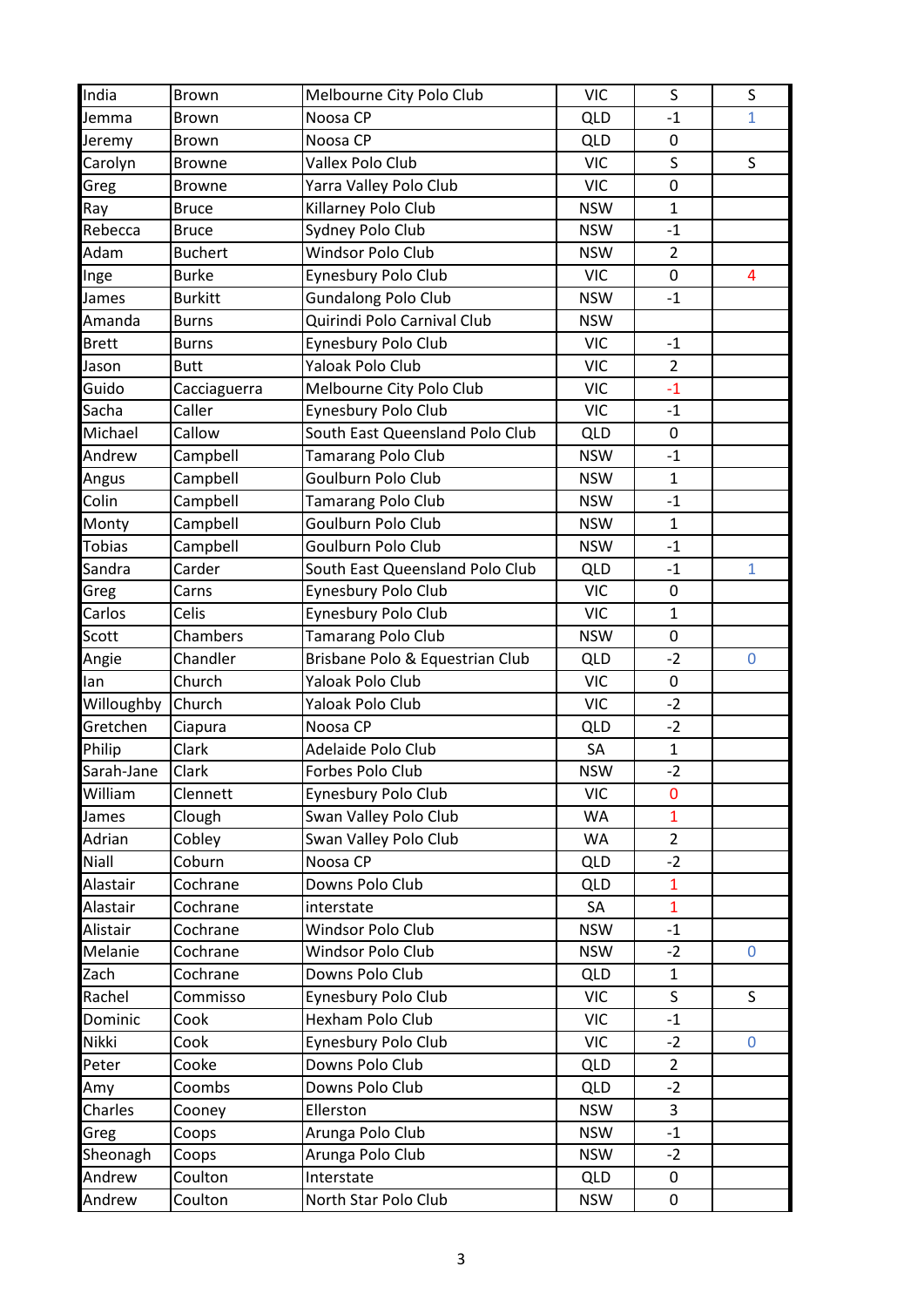| David                  | Coulton        | North Star Polo Club             | <b>NSW</b> | 0              |                |
|------------------------|----------------|----------------------------------|------------|----------------|----------------|
| Sam                    | Coulton        | Interstate                       | <b>QLD</b> | $\mathbf{1}$   |                |
| Sam                    | Coulton        | North Star Polo Club             | <b>NSW</b> | $\mathbf{1}$   |                |
| <b>Thomas</b>          | Coulton        | North Star Polo Club             | <b>NSW</b> | $\mathbf{1}$   |                |
| Emily                  | Courtot        | Eynesbury Polo Club              | <b>VIC</b> | S              | S              |
| Ben                    | Cowan          | Garangula Polo Club              | <b>NSW</b> | $\mathbf 0$    |                |
| Kristy                 | Crook          | Kojonup Polo and Polocrosse Club | WA         | $-1$           | $\overline{2}$ |
| Angus                  | Crossing       | Millamolong Polo Club            | <b>NSW</b> | $-2$           |                |
| Ben                    | Crossing       | Millamolong Polo Club            | <b>NSW</b> | $-1$           |                |
| George                 | Crouch         | Scone Polo Club                  | <b>NSW</b> | $\pmb{0}$      |                |
| Ollie                  | Cudmore        | Garangula Polo Club              | <b>NSW</b> | $\overline{7}$ |                |
| Theodore               | Cunningham     | Kojonup Polo and Polocrosse Club | <b>WA</b>  | $\mathbf 0$    |                |
| Richard                | Curran         | Eynesbury Polo Club              | <b>VIC</b> | 3              |                |
| Bella                  | Curtis         | Melbourne City Polo Club         | <b>VIC</b> | $\sf S$        | S              |
| Paul                   | Cutcliffe      | Windsor Polo Club                | <b>NSW</b> | $-1$           |                |
| Kristina               | Czepl          | Arunga Polo Club                 | <b>NSW</b> | $-1$           | $\overline{2}$ |
| Danny                  | Daher          | Melbourne City Polo Club         | <b>VIC</b> | $\pmb{0}$      |                |
| Chris                  | Daily          | Windsor Polo Club                | <b>NSW</b> | 0              |                |
| Josh                   | Dales          | Melbourne City Polo Club         | <b>VIC</b> | $\mathbf 0$    |                |
| Tom                    | Dalton-Morgan  | Hexham Polo Club                 | <b>VIC</b> | $\overline{2}$ |                |
| Jake                   | Daniels        | Windsor Polo Club                | <b>NSW</b> | 5              |                |
| Segundo                | Darritchon     | Eynesbury Polo Club              | <b>VIC</b> | 3              |                |
| Harry                  | Davidson       | Gunnedah Polo Club               | <b>NSW</b> | $-2$           |                |
| Jack                   | Davidson       | Gunnedah Polo Club               | <b>NSW</b> | $-1$           |                |
| Rob                    | <b>Davies</b>  | Quirindi Polo Carnival Club      | <b>NSW</b> | $\mathbf{1}$   |                |
| Alice                  | Dawkins        | Serpentine Polo Club             | WA         | $-2$           | 0              |
| Patrick                | <b>Dawkins</b> | Serpentine Polo Club             | WA         | 0              |                |
| Olivia Marga de Govrik |                | <b>Riverlands Polo Club</b>      | <b>NSW</b> | $-2$           |                |
| Andrew                 | de Saxe        | <b>Windsor Polo Club</b>         | <b>NSW</b> | <b>NS</b>      |                |
| Barry                  | Deacon         | Yarra Valley Polo Club           | <b>VIC</b> | $-1$           |                |
| Sandy                  | Di Deng        | Jemalong Polo Club               | <b>NSW</b> | $-2$           |                |
| Francesca              | Dingwall       | Windsor Polo Club                | <b>NSW</b> | $-2$           |                |
| Olivia                 | Dixon          | Adelaide Polo Club               | SA         | $-2$           | $\mathbf 0$    |
| Sam                    | Dollard        | Hexham Polo Club                 | <b>VIC</b> | $-1$           |                |
| Murray                 | Donnelly       | Walkaway Polo Club               | WA         | $\mathbf{1}$   |                |
| Geoffery               | Donovan        | South East Queensland Polo Club  | <b>QLD</b> | 3              |                |
| Jack                   | Doolin         | North Star Polo Club             | <b>NSW</b> | $-1$           |                |
| Simon                  | Doolin         | North Star Polo Club             | <b>NSW</b> | $\overline{2}$ |                |
| Victoria               | Doolin         | Arunga Polo Club                 | <b>NSW</b> | 0              |                |
| Anna                   | Dowling        | Millamolong Polo Club            | <b>NSW</b> | $\mathbf 0$    | 3              |
| Archie                 | Dowling        | Millamolong Polo Club            | <b>NSW</b> | $\mathbf{1}$   |                |
| Hamish                 | Dowling        | Millamolong Polo Club            | <b>NSW</b> | $\overline{2}$ |                |
| Jack                   | Dowling        | Millamolong Polo Club            | <b>NSW</b> | $-1$           |                |
| Kylie                  | Dowling        | Serpentine Polo Club             | WA         | $-2$           | $\mathbf 0$    |
| Phil                   | Dowling        | Noosa CP                         | <b>QLD</b> | $-1$           |                |
| Sonya                  | Dowling        | Millamolong Polo Club            | <b>NSW</b> | 0              | $\overline{2}$ |
| Toby                   | Dowling        | Millamolong Polo Club            | <b>NSW</b> | $-1$           |                |
| Gaye                   | Downes         | Yarra Valley Polo Club           | <b>VIC</b> | $-2$           | $\mathbf{1}$   |
| Amber                  | Drum           | Vallex Polo Club                 | <b>VIC</b> | $-1$           | $\overline{2}$ |
| Matthew                | Dunn           | South East Queensland Polo Club  | <b>QLD</b> | 3              |                |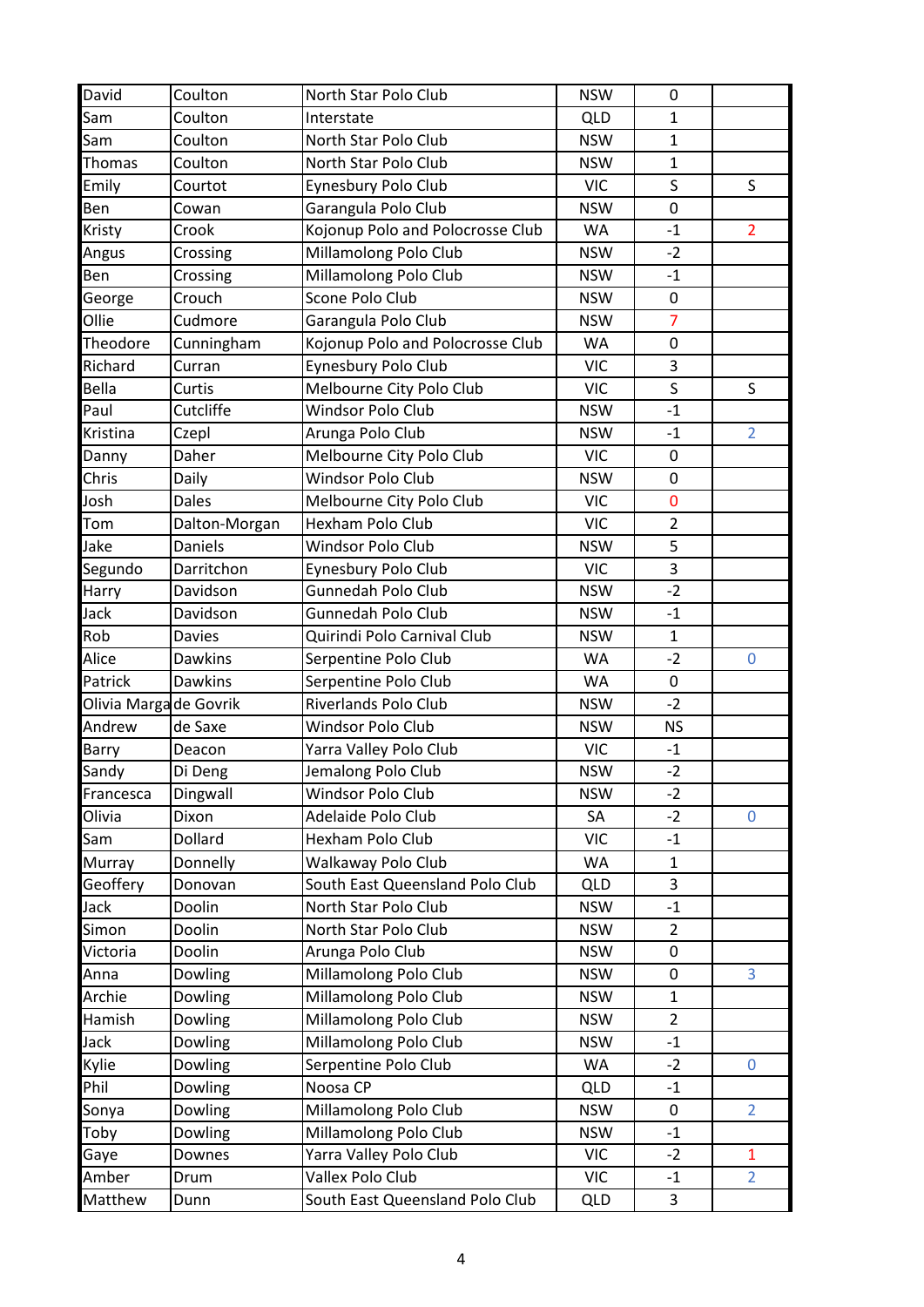| Willie              | Dwyer              | Yaloak Polo Club                                   | <b>VIC</b> | $-1$           |                |
|---------------------|--------------------|----------------------------------------------------|------------|----------------|----------------|
| Marie Louise Easton |                    | Forbes Polo Club                                   | <b>NSW</b> | 0              | 3              |
| Katie               | Edmeades           | Kurri Burri Polo Club                              | <b>NSW</b> | 0              | 3              |
| Jake                | <b>Ednie Brown</b> | Kojonup Polo and Polocrosse Club                   | <b>WA</b>  | $-1$           |                |
| Zoe                 | <b>Ednie Brown</b> | Kojonup Polo and Polocrosse Club                   | WA         | $-1$           | $\mathbf{1}$   |
| Todd                | Edwards            | <b>Fultons Lane Polo Club</b>                      | <b>VIC</b> | $\mathbf{1}$   |                |
| Peter               | Elkin              | Adelaide Polo Club                                 | SA         | $-1$           |                |
| Peter               | Evans              | Yaloak Polo Club                                   | <b>VIC</b> | $\pmb{0}$      |                |
| William             | Evans              | Quirindi Polo Carnival Club                        | <b>NSW</b> | $\mathbf 0$    |                |
| Harrison            | Everett            | Scone Polo Club                                    | <b>NSW</b> | $-2$           |                |
| Shane               | Fagan              | Windsor Polo Club                                  | <b>NSW</b> | $\mathbf{1}$   |                |
| Juan                | Falcon             | Noosa CP                                           | <b>QLD</b> | $\mathsf{S}$   |                |
| <b>Tomas</b>        | Fernandez          | Eynesbury Polo Club                                | <b>VIC</b> | $\overline{4}$ |                |
| Vince               | Ferraro            | South East Queensland Polo Club                    | <b>QLD</b> | $-1$           |                |
| Patricio            |                    | Ferrer de Frankent Brisbane Polo & Equestrian Club | <b>QLD</b> | S              |                |
| Simone              | Ferrie             | Scone Polo Club                                    | <b>NSW</b> | $-2$           |                |
| Scott               | Ferrier            | Scone Polo Club                                    | <b>NSW</b> | $-1$           |                |
| Mark                | Field              | Noosa CP                                           | <b>QLD</b> | 3              |                |
| Holly               | Finlay             | Vallex Polo Club                                   | <b>VIC</b> | S              | S              |
| Hugo                | Fischer            | Perth Polo Club                                    | <b>WA</b>  | $\overline{4}$ |                |
| Imagele             | Fischer            | Perth Polo Club                                    | WA         | $\mathbf 0$    | 3              |
| Lyndie              | Fischer            | Perth Polo Club                                    | WA         | $-2$           | 0              |
| Jeff                | Fisher             | <b>Ellerston Polo Club</b>                         | <b>NSW</b> | $\mathbf{1}$   |                |
| Fredie              | Fisk               | Downs Polo Club                                    | <b>QLD</b> | $-2$           |                |
| John                | Fitzgerald         | South East Queensland Polo Club                    | <b>QLD</b> | $\pmb{0}$      |                |
| Bingham             | Fitz-Henry         | Adelaide Polo Club                                 | SA         | 3              |                |
| Michael             | Fitz-Henry         | Brisbane Polo & Equestrian Club                    | QLD        | $\pmb{0}$      |                |
| Fiona               | Fitzpatrick        | Killarney Polo Club                                | <b>NSW</b> | $-1$           |                |
| Rohan               | Ford               | Vallex Polo Club                                   | <b>VIC</b> | 0              |                |
| Indigo              | Francis            | Forbes Polo Club                                   | <b>NSW</b> | $-2$           |                |
| Scarlett            | Francis            | Forbes Polo Club                                   | <b>NSW</b> | $-2$           |                |
| Stirling            | Francis            | Forbes Polo Club                                   | <b>NSW</b> | $-2$           |                |
| Leah                | Freney             | Noosa CP                                           | <b>QLD</b> | $-1$           |                |
| William             | Fung               | Melbourne City Polo Club                           | <b>VIC</b> | $-1$           |                |
| Ferdinand           | Furch              | <b>Windsor Polo Club</b>                           | <b>NSW</b> | 0              |                |
| Sam                 | Gairdner           | Melbourne City Polo Club                           | <b>VIC</b> | 4              |                |
| Salli               | Galvin             | Serpentine Polo Club                               | WA         | $\mathbf 0$    | 3              |
| Anthony             | Gard               | Adelaide Polo Club                                 | SA         | $-2$           |                |
| Simone              | Gardiner           | Adelaide Polo Club                                 | SA         | $\mathbf{0}$   | $\overline{2}$ |
| Tim                 | Garner             | <b>Windsor Polo Club</b>                           | <b>NSW</b> | 0              |                |
| Jarrod              | Gaudron            | Riverlands Polo Club                               | <b>NSW</b> | $-1$           |                |
| <b>Bruce</b>        | Gavin              | Scone Polo Club                                    | <b>NSW</b> | $\mathbf{1}$   |                |
| Clare               | Gavin              | Forbes Polo Club                                   | <b>NSW</b> | $-2$           |                |
| Holly               | Gavin              | Forbes Polo Club                                   | <b>NSW</b> | $-1$           |                |
| Andrew              | Gebbie             | Perth Polo Club                                    | <b>WA</b>  | $\overline{2}$ |                |
| Al                  | Gibb               | Melbourne City Polo Club                           | <b>VIC</b> | $-2$           |                |
| Amber               | Gibbs              | <b>Tamarang Polo Club</b>                          | <b>NSW</b> | 0              |                |
| Corin               | Gibbs              | Tamarang Polo Club                                 | <b>NSW</b> | 3              |                |
| Angus               | Gilmore            | Garangula Polo Club                                | <b>NSW</b> | $\overline{2}$ |                |
| Glen                | Gilmore            | Ellerston Polo Club                                | <b>NSW</b> | 6              |                |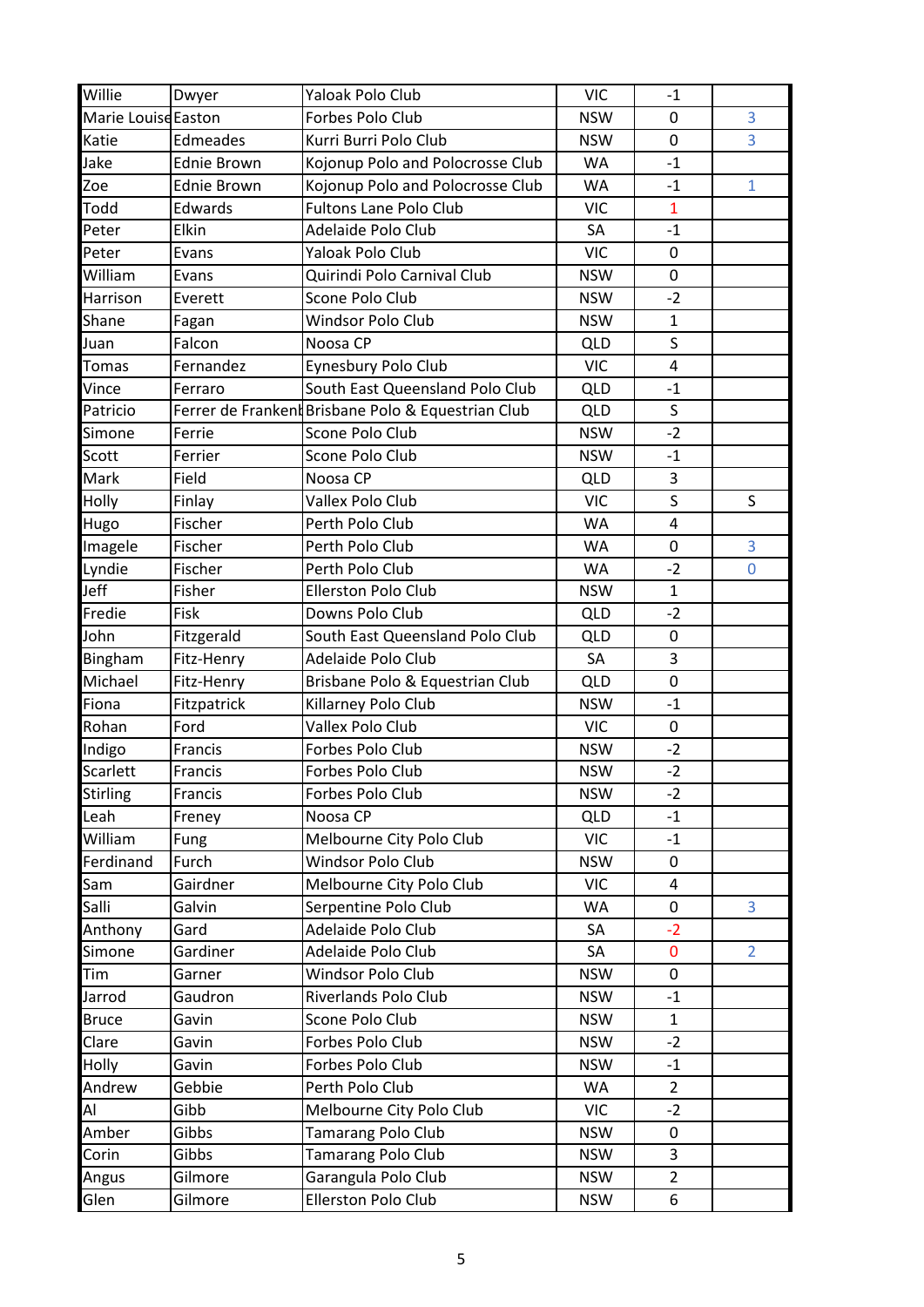| Gus          | Gilmore         | Vallex Polo Club                 | <b>VIC</b> | $\overline{2}$          |              |
|--------------|-----------------|----------------------------------|------------|-------------------------|--------------|
| Lachie       | Gilmore         | Ellerston Polo Club              | <b>NSW</b> | 4                       |              |
| Lachlan      | Gilmore         | Interstate                       | <b>QLD</b> | 4                       |              |
| Lucia        | Gilmore         | Garangula Polo Club              | <b>NSW</b> | $-1$                    | $\mathbf{1}$ |
| Neil         | Gilmore         | Windsor Polo Club                | <b>NSW</b> | $\mathbf 0$             |              |
| Skye         | Gilmore         | Garangula Polo Club              | <b>NSW</b> | 0                       |              |
| William      | Gilmore         | Downs Polo Club                  | <b>QLD</b> | $\overline{4}$          |              |
| Daniel       | Gilshenan       | South East Queensland Polo Club  | <b>QLD</b> | $-2$                    |              |
| Keenya       | Giroux-Harries  | Yaloak Polo Club                 | <b>VIC</b> | S                       | S            |
| Patrick      | Glasser         | North Star Polo Club             | <b>NSW</b> | $\pmb{0}$               |              |
| Luke         | Gleeson         | Jemalong Polo Club               | <b>NSW</b> | $-1$                    |              |
| Wayne        | Glennie         | South East Queensland Polo Club  | <b>QLD</b> | $\mathbf{1}$            |              |
| Eleanor      | Glissan         | Windsor Polo Club                | <b>NSW</b> | $-2$                    |              |
| Peter        | Gold            | South East Queensland Polo Club  | <b>QLD</b> | $-2$                    |              |
| Toby         | Goodman         | Windsor Polo Club                | <b>NSW</b> | $-1$                    |              |
| <b>Dirk</b>  | Gould           | Eynesbury Polo Club              | <b>VIC</b> | 5                       |              |
| Dirk         | Gould           | Killarney Polo Club              | <b>NSW</b> | 5                       |              |
| Angus        | Graham          | <b>Gundalong Polo Club</b>       | <b>NSW</b> | $\overline{2}$          |              |
| Tom          | Graham          | Garangula Polo Club              | <b>NSW</b> | $-1$                    |              |
| Virginia     | Graham          | Brisbane Polo & Equestrian Club  | <b>QLD</b> | $-2$                    | $\mathbf 0$  |
| John         | Grant           | Yarra Valley Polo Club           | <b>VIC</b> | $-1$                    |              |
| Michael      | Grassi          | Scone Polo Club                  | <b>NSW</b> | $-1$                    |              |
| Andrew       | Gray            | Adelaide Polo Club               | SA         | $\pmb{0}$               |              |
| <b>Brad</b>  | Greene          | Brisbane Polo & Equestrian Club  | <b>QLD</b> | $-1$                    |              |
| Melissa      | Gregory         | Kojonup Polo and Polocrosse Club | WA         | $-1$                    | $\mathbf{1}$ |
| Mark         | Greig           | Arunga Polo Club                 | <b>NSW</b> | $-1$                    |              |
| Andrew       | Greuter         | Windsor Polo Club                | <b>NSW</b> | $-1$                    |              |
| <b>Blake</b> | Grimes          | <b>Ellerston Polo Club</b>       | <b>NSW</b> | $\pmb{0}$               |              |
| Cody         | Grimes          | <b>Ellerston Polo Club</b>       | <b>NSW</b> | $\overline{2}$          |              |
| Jack         | Grimes          | Ellerston Polo Club              | <b>NSW</b> | $\overline{\mathbf{4}}$ |              |
| Lucas        | Grimes          | Scone Polo Club                  | <b>NSW</b> | $\mathbf 0$             |              |
| Matt         | Grimes          | Ellerston Polo Club              | <b>NSW</b> | 5                       |              |
| Peter        | Grimes          | Downs Polo Club                  | <b>QLD</b> | 0                       |              |
| Amy          | Gunn            | Forbes Polo Club                 | <b>NSW</b> | $-1$                    |              |
| Angus        | Gunn            | North Star Polo Club             | <b>NSW</b> | $\overline{2}$          |              |
| Sam          | Gunn            | Forbes Polo Club                 | <b>NSW</b> | $\overline{3}$          |              |
| Luke         | Gunning         | Windsor Polo Club                | <b>NSW</b> | $-1$                    |              |
| Isaac        | Hagendoorn      | Eynesbury Polo Club              | <b>VIC</b> | 4                       |              |
| James        | Hailstone       | Adelaide Polo Club               | SA         | 0                       |              |
| Sam          | Hamersley       | Perth Polo Club                  | WA         | $\overline{2}$          |              |
| Marnie       | Hamersley-Smith | Serpentine Polo Club             | WA         | $\mathbf 0$             | 3            |
| Pete         | Handbury        | Adelaide Polo Club               | SA         | $\mathbf{1}$            |              |
| Peter        | Handbury        | Brisbane Polo & Equestrian Club  | <b>QLD</b> | $\mathbf{1}$            |              |
| Peter        | Handbury        | Sydney Polo Club                 | <b>NSW</b> | $\mathbf{1}$            |              |
| James        | Harper          | Ellerston Polo Club              | <b>NSW</b> | $\overline{7}$          |              |
| Drew         | Harris          | Kurri Burri Polo Club            | <b>NSW</b> | $\mathbf{1}$            |              |
| Hannah       | Harris          | Kurri Burri Polo Club            | <b>NSW</b> | $-2$                    |              |
| Jeffrey      | Harrison        | Windsor Polo Club                | <b>NSW</b> | $-2$                    |              |
| Stewart      | <b>Hawkins</b>  | Windsor Polo Club                | <b>NSW</b> | $-2$                    |              |
| David        | Head            | Millamolong Polo Club            | <b>NSW</b> | 0                       |              |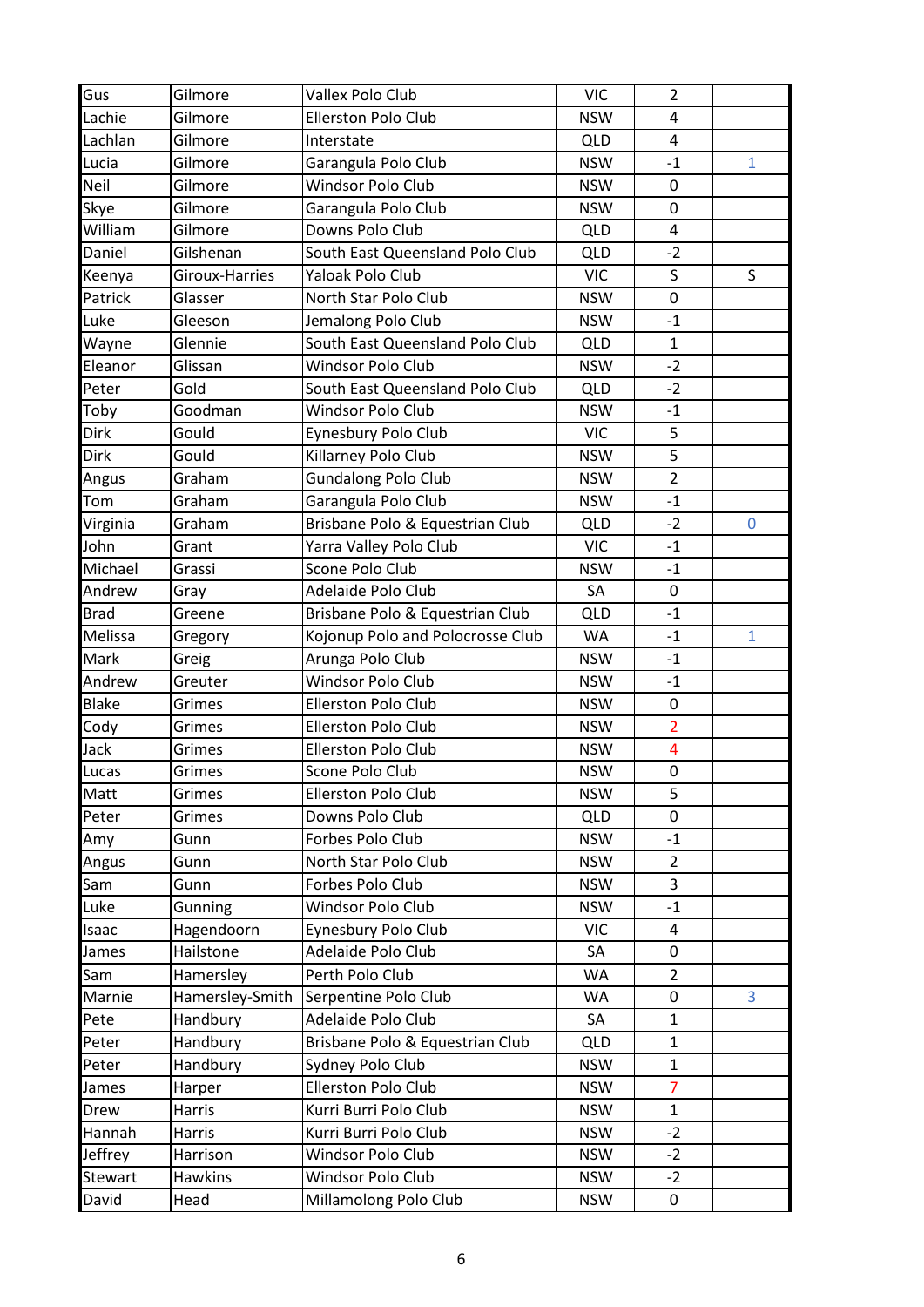| <b>Harry</b>   | Head           | Millamolong Polo Club           | <b>NSW</b> | 0              |                |
|----------------|----------------|---------------------------------|------------|----------------|----------------|
| Jim            | Head           | Millamolong Polo Club           | <b>NSW</b> | 0              |                |
| Mitchell       | Hearn          | Downs Polo Club                 | <b>QLD</b> | $-2$           |                |
| James          | Henry          | Tamarang Polo Club              | <b>NSW</b> | $\mathbf{1}$   |                |
| Paul           | Henschke       | Adelaide Polo Club              | SA         | $\overline{2}$ |                |
| David          | Henwood        | Noosa CP                        | <b>QLD</b> | $-2$           |                |
| Justine        | Henwood        | Brisbane Polo & Equestrian Club | <b>QLD</b> | $-1$           | $\mathbf{1}$   |
| Earl           | Herbert        | Windsor Polo Club               | <b>NSW</b> | $\overline{2}$ |                |
| Veronica       | Hey            | <b>Hexham Polo Club</b>         | <b>VIC</b> | $-1$           | $\mathbf{1}$   |
| Georgia        | Higgins        | Sydney Polo Club                | <b>NSW</b> | $-1$           |                |
| Guy            | Higginson      | Millamolong Polo Club           | <b>NSW</b> | 5              |                |
| George         | Hill           | South East Queensland Polo Club | <b>QLD</b> | $\overline{2}$ |                |
| Joshua         | Hill           | Noosa CP                        | <b>QLD</b> | $\pmb{0}$      |                |
| Simon          | Hill           | Noosa CP                        | <b>QLD</b> | $\mathbf{1}$   |                |
| Ned            | Hine           | Eynesbury Polo Club             | <b>VIC</b> | 5              |                |
| Edward         | Hoddle         | <b>Gunnedah Polo Club</b>       | <b>NSW</b> | $-2$           |                |
| Gary           | Hoey           | Downs Polo Club                 | <b>QLD</b> | $\mathbf 1$    |                |
| James          | Hoey           | Downs Polo Club                 | <b>QLD</b> | $\mathbf{1}$   |                |
| Mark           | Hoey           | Downs Polo Club                 | <b>QLD</b> | $\mathbf 0$    |                |
| <b>Stuart</b>  | Hoey           | Downs Polo Club                 | <b>QLD</b> | 3              |                |
| Craig          | Holman         | South East Queensland Polo Club | <b>QLD</b> | $\mathbf 0$    |                |
| Michael        | Holzer         | Hexham Polo Club                | <b>VIC</b> | $-1$           |                |
| Nicole         | Holzer         | Hexham Polo Club                | <b>VIC</b> | $-2$           | 0              |
| Sam            | Hopkinson      | Kurri Burri Polo Club           | <b>NSW</b> | 5              |                |
| Scott          | Horn           | Melbourne City Polo Club        | <b>VIC</b> | $\sf S$        |                |
| Mark           | Huebner        | South East Queensland Polo Club | <b>QLD</b> | $\mathbf 0$    |                |
| Adam           | Humphreys      | Gunnedah Polo Club              | <b>NSW</b> | $-1$           |                |
| Thomas         | Hunt           | Forbes Polo Club                | <b>NSW</b> | 6              |                |
| Suleman        | Iddrissu       | Serpentine Polo Club            | <b>WA</b>  | $\pmb{0}$      |                |
| <b>Balfour</b> | Irvine         | South East Queensland Polo Club | <b>QLD</b> | $-1$           |                |
| Jess           | Irvine         | South East Queensland Polo Club | <b>QLD</b> | $-1$           |                |
| Kate           | Irvine         | South East Queensland Polo Club | <b>QLD</b> | 0              |                |
| Mike           | Irvine         | South East Queensland Polo Club | <b>QLD</b> | $\mathbf{0}$   |                |
| Aroha          | Jackson        | Scone Polo Club                 | <b>NSW</b> | $-1$           | $\mathbf{1}$   |
| Barry          | Jackson        | North Star Polo Club            | <b>NSW</b> | 0              |                |
| Casey          | Jackson        | North Star Polo Club            | <b>NSW</b> | $\mathbf 0$    |                |
| Cody           | Jackson        | <b>Fultons Lane Polo Club</b>   | <b>VIC</b> | 0              |                |
| Aurelie        | <b>Jaffres</b> | Vallex Polo Club                | <b>VIC</b> | 0              | 4              |
| Samantha       | Jeffreys       | Melbourne City Polo Club        | <b>VIC</b> | $-1$           | $\overline{2}$ |
| Adeline        | Jen            | Melbourne City Polo Club        | <b>VIC</b> | S              | S              |
| Jannie         | Johnsen        | Downs Polo Club                 | <b>QLD</b> | $-2$           |                |
| Jannie         | Johnsen        | Melbourne City Polo Club        | <b>VIC</b> | $-2$           | 0              |
| Anthony        | Johnson        | Scone Polo Club                 | <b>NSW</b> | 0              |                |
| Greg           | Johnson        | Swan Valley Polo Club           | WA         | <b>OT</b>      |                |
| Michael        | Johnson        | Perth Polo Club                 | WA         | $-1$           |                |
| Zac            | Johnson        | Swan Valley Polo Club           | WA         | 2              |                |
| Chad           | Johnston       | South East Queensland Polo Club | <b>QLD</b> | $-2$           |                |
| Damien         | Johnston       | South East Queensland Polo Club | <b>QLD</b> | 4              |                |
| Gary           | Johnston       | Forbes Polo Club                | <b>NSW</b> | $-1$           |                |
| Louis          | Johnston       | South East Queensland Polo Club | <b>QLD</b> | $-2$           |                |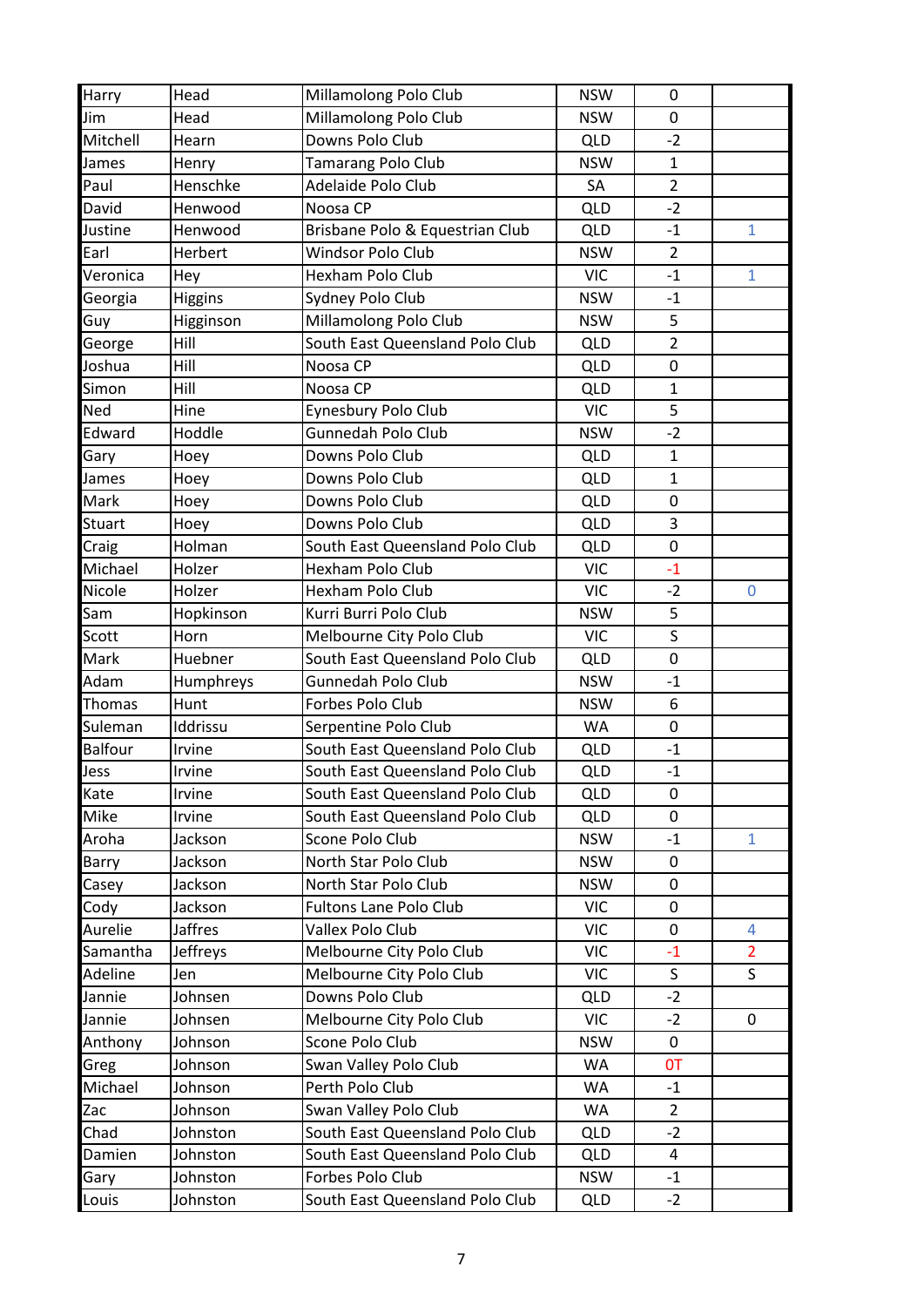| Ben          | Jones         | Scone Polo Club                 | <b>NSW</b> | $\mathbf 0$    |                |
|--------------|---------------|---------------------------------|------------|----------------|----------------|
| Chloe        | Jones         | Sydney Polo Club                | <b>NSW</b> | $-1$           | $\overline{0}$ |
| Dylan        | Jones         | <b>Ellerston Polo Club</b>      | <b>NSW</b> | $\overline{2}$ |                |
| Tristan      | Jones         | Adelaide Polo Club              | SA         | $-2$           |                |
| Colt         | Kahlbetzer    | Jemalong Polo Club              | <b>NSW</b> | $-1$           |                |
| John         | Kahlbetzer    | Jemalong Polo Club              | <b>NSW</b> | $\overline{2}$ |                |
| Benjamin     | Kay           | Mingela Polo Club               | <b>VIC</b> | $\mathbf 0$    |                |
| Oscar        | Kelly         | Yarra Valley Polo Club          | <b>VIC</b> | $\mathbf{1}$   |                |
| Phil         | Kelly         | Yarra Valley Polo Club          | <b>VIC</b> | $\mathbf{1}$   |                |
| Sam          | Kennedy       | Mingela Polo Club               | <b>VIC</b> | $\pmb{0}$      |                |
| Scott        | Kennedy-Green | Mudgee Polo Club                | <b>NSW</b> | $\mathbf 0$    |                |
| Mark         | Kent          | Serpentine Polo Club            | <b>WA</b>  | $-2$           |                |
| Johnathon    | Ker           | Timor Polo Club                 | <b>NSW</b> | $\pmb{0}$      |                |
| Gregory      | Keyte         | Yaloak Polo Club                | <b>VIC</b> | 3              |                |
| Kelly        | Keyte         | Yaloak Polo Club                | <b>VIC</b> | $\mathbf{1}$   | 5              |
| <b>Nick</b>  | Keyte         | South East Queensland Polo Club | <b>QLD</b> | $\overline{4}$ |                |
| Gavin        | Kidd          | Goulburn Polo Club              | <b>NSW</b> | $-1$           |                |
| <b>Brett</b> | Kiely         | Serpentine Polo Club            | <b>WA</b>  | $\overline{2}$ |                |
| Jack         | Kiely         | Serpentine Polo Club            | <b>WA</b>  | 4              |                |
| James        | Kilmartin     | Garangula Polo Club             | <b>NSW</b> | 0              |                |
| Michael      | King          | South East Queensland Polo Club | <b>QLD</b> | $\mathbf 0$    |                |
| Killian      | Kinsella      | Adelaide Polo Club              | SA         | $\mathbf 0$    |                |
| Annalise     | Kloe          | Melbourne City Polo Club        | <b>VIC</b> | $-2$           | $\overline{0}$ |
| Samantha     | Kloe          | Melbourne City Polo Club        | <b>VIC</b> | $-1$           | 1              |
| Tolga        | Kumova        | Mingela Polo Club               | <b>VIC</b> | $-2$           |                |
| Juan Carlos  | Lamaison      | Yaloak Polo Club                | <b>VIC</b> | $-2$           |                |
| Graham       | Lane          | Perth Polo Club                 | WA         | $-1$           |                |
| Quinlan      | Lane          | Perth Polo Club                 | <b>WA</b>  | $-1$           |                |
| Nigel        | Larritt       | Perth Polo Club                 | <b>WA</b>  | $-1$           |                |
| Wayne        | Lauff         | Muddy Flats Polo Club           | <b>NSW</b> | $-2$           |                |
| Jemma        | Lawrence      | Swan Valley Polo Club           | <b>WA</b>  | $-1$           | 1              |
| Marty        | Leacy         | interstate                      | SA         | $\mathbf{1}$   |                |
| Marty        | Leacy         | <b>Fultons Lane Polo Club</b>   | <b>VIC</b> | $\mathbf{1}$   |                |
| Lauchlan     | Leishman      | Noosa CP                        | <b>QLD</b> | 0              |                |
| Holly        | Lewis         | Adelaide Polo Club              | SA         | $-2$           | $\mathbf{0}$   |
| Mark         | Lindh         | Adelaide Polo Club              | SA         | 0              |                |
| Mark         | Lindh         | Yaloak Polo Club                | <b>VIC</b> | $\pmb{0}$      |                |
| Matt         | Lindh         | Yarra Valley Polo Club          | <b>VIC</b> | $\mathbf{1}$   |                |
| Morgan       | Lindh         | Adelaide Polo Club              | SA         | $\mathbf 0$    |                |
| Morgan       | Lindh         | Yaloak Polo Club                | <b>VIC</b> | $\overline{0}$ |                |
| Andrew       | Littleford    | Windsor Polo Club               | <b>NSW</b> | $-1$           |                |
| Eduardo      | Lopez         | Timor Polo Club                 | <b>NSW</b> | $\pmb{0}$      |                |
| Jack         | Luxford       | Yaloak Polo Club                | <b>VIC</b> | $\pmb{0}$      |                |
| Roger        | Lynch         | Ellerston Polo Club             | <b>NSW</b> | $\overline{2}$ |                |
| William      | Macdonald     | Scone Polo Club                 | <b>NSW</b> | $-1$           |                |
| Marlene      | MacFarlane    | Killarney Polo Club             | <b>NSW</b> | $-2$           |                |
| Paul         | MacGinley     | Downs Polo Club                 | <b>QLD</b> | 0              |                |
| Hector       | Macintyre     | Scone Polo Club                 | <b>NSW</b> | $\pmb{0}$      |                |
| lyan         | Mackenzie     | South East Queensland Polo Club | <b>QLD</b> | $-2$           |                |
| John         | MacKinnon     | Eynesbury Polo Club             | VIC        | $\mathbf{1}$   |                |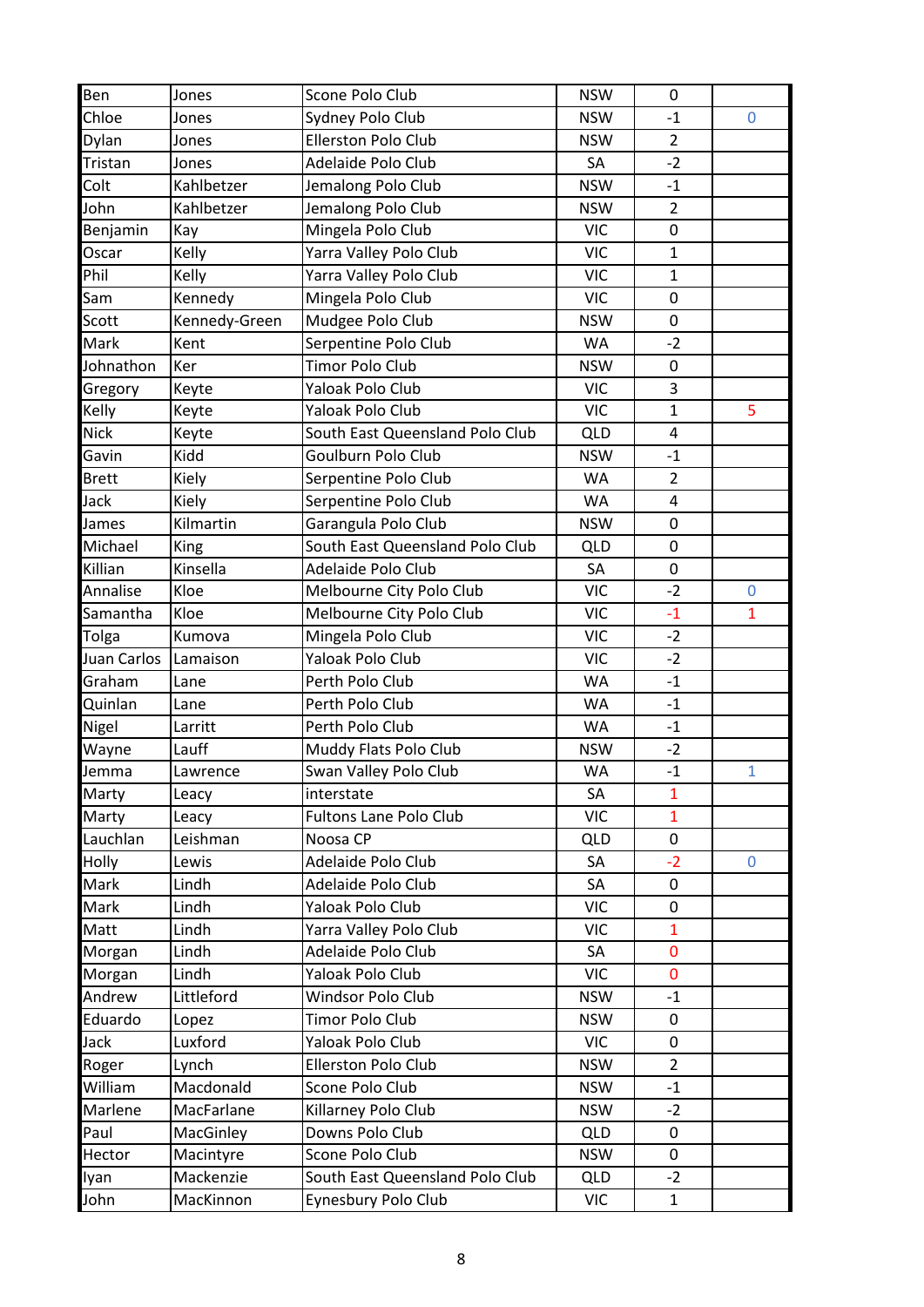| Callum          | MacLachlan     | Adelaide Polo Club                                                       | SA         | $\overline{2}$ |              |
|-----------------|----------------|--------------------------------------------------------------------------|------------|----------------|--------------|
| Henry           | MacLachlan     | Adelaide Polo Club                                                       | SA         | S              |              |
| Jock            | MacLachlan     | Adelaide Polo Club                                                       | SA         | $\overline{2}$ |              |
| Millie          | MacLachlan     | Adelaide Polo Club                                                       | SA         | S              |              |
| Skye            | MacLachlan     | Adelaide Polo Club                                                       | SA         | $\mathbf 0$    |              |
| Thomas          | Magnier        | Scone Polo Club                                                          | <b>NSW</b> | $-1$           |              |
| Ainslie         | Maher          | Windsor Polo Club                                                        | <b>NSW</b> | $-2$           |              |
| Daniele         | Maisano        | Eynesbury Polo Club                                                      | <b>VIC</b> | 0              |              |
| Ben             | Malden         | Serpentine Polo Club                                                     | <b>WA</b>  | $-1$           |              |
| <b>Nick</b>     | Male           | Perth Polo Club                                                          | WA         | $-1$           |              |
| Edward          | Mandie         | Eynesbury Polo Club                                                      | <b>VIC</b> | $\mathbf{1}$   |              |
| Paul            | Manka          | Windsor Polo Club                                                        | <b>NSW</b> | $-1$           |              |
| Clementine      | Mann           | Hexham Polo Club                                                         | <b>VIC</b> | $\mathbf{1}$   | 5            |
| Graham          | Mann           | South East Queensland Polo Club                                          | <b>QLD</b> | $\mathbf{1}$   |              |
| James           | Manning        | Kurri Burri Polo Club                                                    | <b>NSW</b> | $-1$           |              |
| Jack            | Mantova        | Downs Polo Club                                                          | <b>QLD</b> | $\mathbf{1}$   |              |
| Eugene          | <b>Marais</b>  | Millamolong Polo Club                                                    | <b>NSW</b> | $\pmb{0}$      |              |
| Richard         | Marchant       | Downs Polo Club                                                          | <b>QLD</b> | $\pmb{0}$      |              |
| Sebastian       | Mariani        | Garangula Polo Club                                                      | <b>NSW</b> | $\mathbf{1}$   |              |
| <b>Bridget</b>  | Maritz         | Adelaide Polo Club                                                       | SA         | $-1$           | $\mathbf{1}$ |
| <b>Bridget</b>  | Maritz         | Windsor Polo Club                                                        | <b>NSW</b> | $-1$           | $\mathbf{1}$ |
| Martina         | Markos Zenobia | Arunga Polo Club                                                         | <b>NSW</b> | N/S            |              |
| Jeremy          | Marriott       | Perth Polo Club                                                          | <b>WA</b>  | $\mathbf{1}$   |              |
| Peta            | Marriott       | Serpentine Polo Club                                                     | <b>WA</b>  | 0              | 3            |
| Tudor           |                |                                                                          | <b>QLD</b> | $-1$           |              |
| Adam            | Marshall       | Marsden-Huggins South East Queensland Polo Club<br>Kurri Burri Polo Club | <b>NSW</b> | $\mathbf{1}$   |              |
|                 |                |                                                                          |            | $\overline{2}$ |              |
| David<br>Elisha | Marshall       | Kurri Burri Polo Club                                                    | <b>NSW</b> |                |              |
|                 | Marshall       | Kurri Burri Polo Club                                                    | <b>NSW</b> | $-2$           |              |
| Jackson         | Marshall       | Kurri Burri Polo Club                                                    | <b>NSW</b> | $-1$           |              |
| James           | Marshall       | Kurri Burri Polo Club                                                    | <b>NSW</b> | 0              |              |
| John            | Marshall       | Kurri Burri Polo Club                                                    | <b>NSW</b> | $-1$           |              |
| Jessica         | Martin         | Muddy Flats Polo Club                                                    | <b>NSW</b> | $-1$           |              |
| Peter           | Martin         | Muddy Flats Polo Club                                                    | <b>NSW</b> | $-1$           |              |
| Shane           | Martin         | South East Queensland Polo Club                                          | <b>QLD</b> | $\overline{2}$ |              |
| Thomas          | Martin         | Sydney Polo Club                                                         | <b>NSW</b> | 3              |              |
| Enzo            | Mascart        | Windsor Polo Club                                                        | <b>NSW</b> | $\overline{2}$ |              |
| Justin          | Mathews        | South East Queensland Polo Club                                          | <b>QLD</b> | $-1$           |              |
| Chris           | Matthews       | Windsor Polo Club                                                        | <b>NSW</b> | $-1$           |              |
| Edward          | Matthies       | Yarra Valley Polo Club                                                   | <b>VIC</b> | 3              |              |
| Aaron           | Mawhinney      | Yaloak Polo Club                                                         | <b>VIC</b> | $-1$           |              |
| Troy            | McBean         | Melbourne City Polo Club                                                 | <b>VIC</b> | 0              |              |
| Ric             | McCarthy       | Garangula Polo Club                                                      | <b>NSW</b> | 3              |              |
| Siobhan         | McCray         | Yaloak Polo Club                                                         | <b>VIC</b> | S              | S            |
| Scott           | McCreery       | Scone Polo Club                                                          | <b>NSW</b> | $\mathbf{1}$   |              |
| Kimberley       | McDougall      | Windsor Polo Club                                                        | <b>NSW</b> | $-1$           | $\mathbf{0}$ |
| Kate            | McGavin        | Eynesbury Polo Club                                                      | <b>VIC</b> | $-1$           | 1            |
| Monty           | McGregor       | Interstate                                                               | <b>QLD</b> | $\overline{2}$ |              |
| Monty           | McGregor       | Fultons Lane Polo Club                                                   | <b>VIC</b> | $\overline{2}$ |              |
| <b>Stirling</b> | McGregor       | Fultons Lane Polo Club                                                   | <b>VIC</b> | $\overline{2}$ |              |
| Thyne           | McGregor       | Adelaide Polo Club                                                       | SA         | $\pmb{0}$      |              |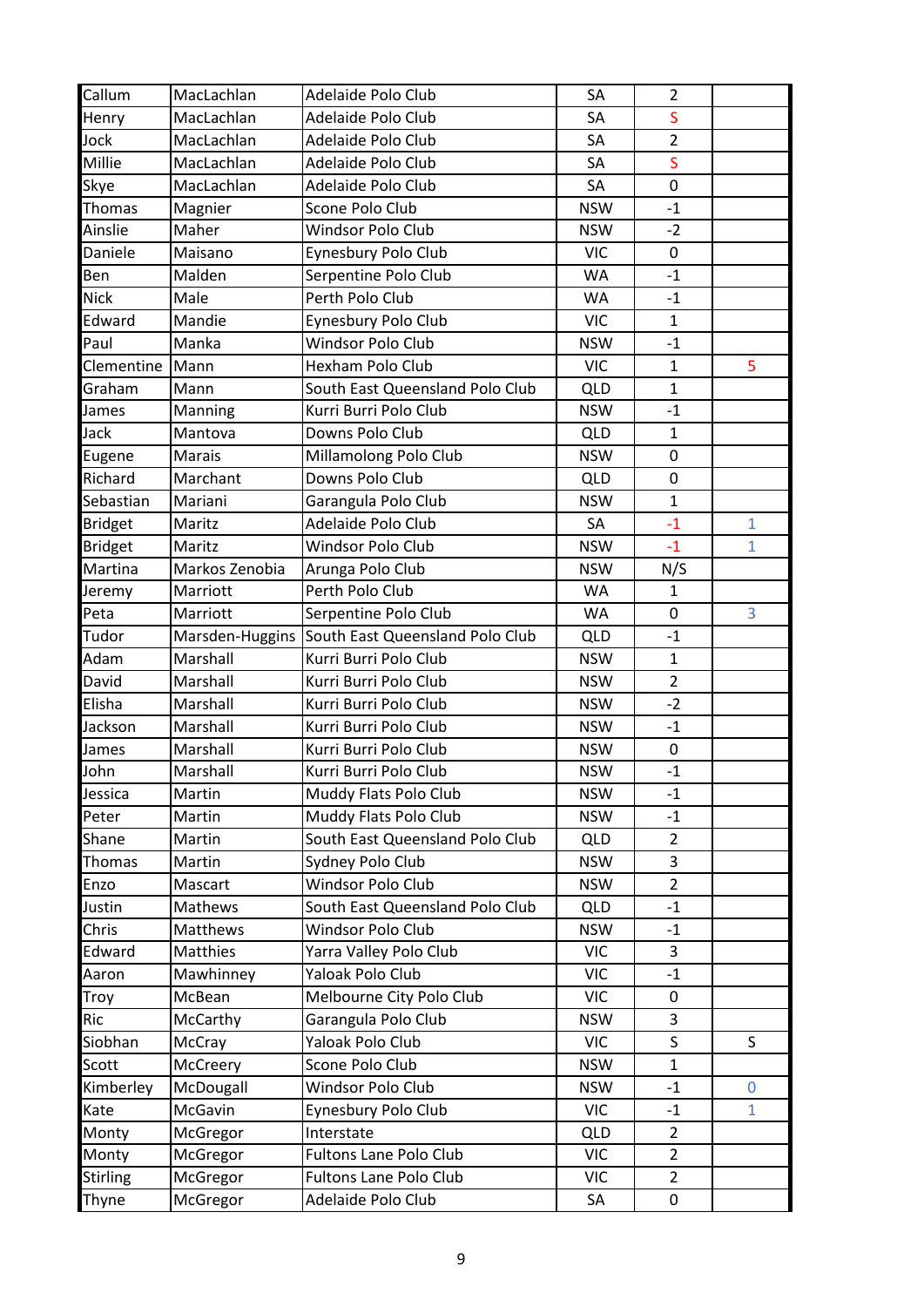| Lachlan                | <b>McGuiness</b> | <b>Gundalong Polo Club</b>      | <b>NSW</b> | 0              |                |
|------------------------|------------------|---------------------------------|------------|----------------|----------------|
| Hamish                 | McIntosh         | South East Queensland Polo Club | <b>QLD</b> | 0              |                |
| Julie                  | McIntosh         | Killarney Polo Club             | <b>NSW</b> | $\pmb{0}$      | 3              |
| Olivia DuBoi: McIntosh |                  | Windsor Polo Club               | <b>NSW</b> | $-2$           |                |
| Brendan                | McKeegan         | Hexham Polo Club                | <b>VIC</b> | $\mathbf 0$    |                |
| Gillon                 | Mclachlan        | <b>Fultons Lane Polo Club</b>   | <b>VIC</b> | 3              |                |
| Hamish                 | McLachlan        | <b>Fultons Lane Polo Club</b>   | <b>VIC</b> | $\overline{2}$ |                |
| Kathryn                | McNee            | Serpentine Polo Club            | WA         | $-1$           | $\mathbf{1}$   |
| Adam                   | Meally           | Windsor Polo Club               | <b>NSW</b> | $\overline{2}$ |                |
| <b>Brendan</b>         | Menegazzo        | South East Queensland Polo Club | <b>QLD</b> | $-1$           |                |
| Paul                   | Metcalf          | Noosa CP                        | <b>QLD</b> | $-1$           |                |
| Bobby                  | Miller           | Garangula Polo Club             | <b>NSW</b> | $\mathbf{1}$   |                |
| Jock                   | Mitchell         | Eynesbury Polo Club             | <b>VIC</b> | $\pmb{0}$      |                |
| Alan                   | Moore            | Scone Polo Club                 | <b>NSW</b> | $-2$           |                |
| Amelia                 | Morton           | Goulburn Polo Club              | <b>NSW</b> | $-2$           |                |
| Barry                  | Moule            | Scone Polo Club                 | <b>NSW</b> | 0              |                |
| Lucy                   | Moule            | Scone Polo Club                 | <b>NSW</b> | $-2$           |                |
| Doug                   | Munro            | Scone Polo Club                 | <b>NSW</b> | $\overline{2}$ |                |
| Billy                  | Murfitt          | Windsor Polo Club               | <b>NSW</b> | $-2$           |                |
| Teneille               | Murray           | Sydney Polo Club                | <b>NSW</b> | $-1$           |                |
| Tenielle               | Murray           | Adelaide Polo Club              | SA         | $-1$           | $\mathbf{1}$   |
| Joolz                  | Nasir            | Swan Valley Polo Club           | WA         | $-1$           | $\mathbf{1}$   |
| Annabel                | Neasham          | Scone Polo Club                 | <b>NSW</b> | $-1$           |                |
| Maximilian             | <b>Nell</b>      | <b>Ellerston Polo Club</b>      | <b>NSW</b> | $\mathbf{1}$   |                |
| Ethan                  | <b>Nesbit</b>    | Ellerston Polo Club             | <b>NSW</b> | $-1$           |                |
| Saxon                  | Nicholls         | Eynesbury Polo Club             | <b>VIC</b> | $-2$           |                |
| Andrew                 | Northcott        | Hazelwood                       | <b>QLD</b> | $-1$           |                |
| Amanda                 | Norton-Knight    | Arunga Polo Club                | <b>NSW</b> | $\mathbf 0$    |                |
| Aiden                  | Nunn             | South East Queensland Polo Club | <b>QLD</b> | 3              |                |
| Ignacio                | O'Dwyer          | Garangula Polo Club             | <b>NSW</b> | 3              |                |
| Patrick                | O'Dwyer          | Garangula Polo Club             | <b>NSW</b> | $\overline{7}$ |                |
| Anthony                | Old              | Millamolong Polo Club           | <b>NSW</b> | $-1$           |                |
| Anthony GedO'Leary     |                  | Downs Polo Club                 | <b>QLD</b> | $\mathbf{1}$   |                |
| Anthony MaO'Leary      |                  | Downs Polo Club                 | <b>QLD</b> | $\pmb{0}$      |                |
| Daniel                 | O'Leary          | Downs Polo Club                 | <b>QLD</b> | 3              |                |
| Haydn                  | O'Leary          | Downs Polo Club                 | <b>QLD</b> | $\pmb{0}$      |                |
| Luke                   | O'Leary          | Windsor Polo Club               | <b>NSW</b> | 3              |                |
| Oscar                  | Omenga           | Eynesbury Polo Club             | <b>VIC</b> | S              |                |
| Will                   | Onus             | Garangula Polo Club             | <b>NSW</b> | $-1$           |                |
| Katrina                | Osborne          | Gunnedah Polo Club              | <b>NSW</b> | $-1$           | $\overline{2}$ |
| Serena                 | Osborne          | Gunnedah Polo Club              | <b>NSW</b> | $-1$           | $\overline{2}$ |
| Charles                | Osmond           | Vallex Polo Club                | <b>VIC</b> | $\mathbf 0$    |                |
| John                   | Oswald-Jacobs    | Hexham Polo Club                | <b>VIC</b> | 0              |                |
| Aisha                  | Ozaksoy          | Yarra Valley Polo Club          | <b>VIC</b> | $-2$           | $\mathbf 0$    |
| Angus David Paradice   |                  | Scone Polo Club                 | <b>NSW</b> | $\mathbf{1}$   |                |
| Gregory                | Parkhurst        | Wirragulla Polo Club            | <b>NSW</b> | $-1$           |                |
| William Max Parkhurst  |                  | Wirragulla Polo Club            | <b>NSW</b> | $-2$           |                |
| Hugh                   | Parry-Okeden     | Arunga Polo Club                | <b>NSW</b> | $\mathbf 0$    |                |
| James                  | Parry-Okeden     | Arunga Polo Club                | <b>NSW</b> | $-1$           |                |
| Tom                    | Parry-Okeden     | Arunga Polo Club                | <b>NSW</b> | $-1$           |                |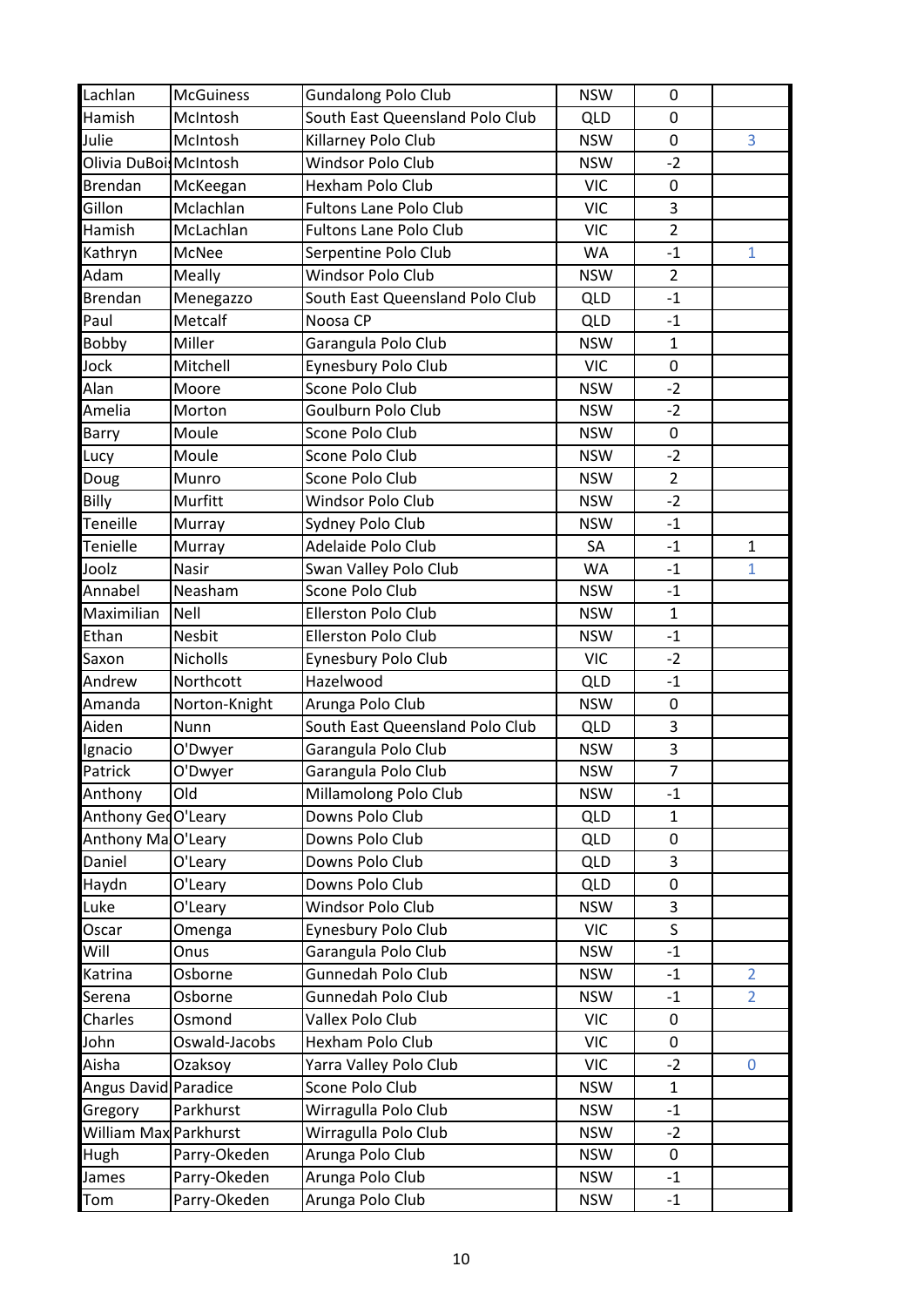| William       | Parry-Okeden | Mudgee Polo Club                | <b>NSW</b> | $-1$           |                |
|---------------|--------------|---------------------------------|------------|----------------|----------------|
| Olivia        | Paterson     | <b>Gundalong Polo Club</b>      | <b>NSW</b> | $-1$           | $\mathbf 0$    |
| Jamie         | Payne        | Scone Polo Club                 | <b>NSW</b> | $\pmb{0}$      |                |
| Katherine     | Pedersen     | South East Queensland Polo Club | <b>QLD</b> | $-2$           | $\mathbf 0$    |
| Harriet       | Peters       | Forbes Polo Club                | <b>NSW</b> | $-2$           |                |
| George        | Philip       | <b>Gundalong Polo Club</b>      | <b>NSW</b> | $\overline{2}$ |                |
| Jade          | Pinkney      | Scone Polo Club                 | <b>NSW</b> | $\pmb{0}$      |                |
| Robert        | Pitts        | Eynesbury Polo Club             | <b>VIC</b> | $\sf S$        |                |
| Angus         | Place        | Eynesbury Polo Club             | <b>VIC</b> | $\mathbf 0$    |                |
| Katie         | Porteous     | Downs Polo Club                 | <b>QLD</b> | $-1$           | $\mathbf{1}$   |
| John          | Prendiville  | Windsor Polo Club               | <b>NSW</b> | $\mathbf 0$    |                |
| Peter         | Prendiville  | Swan Valley Polo Club           | WA         | $\overline{2}$ |                |
| Samuel        | Prendiville  | Swan Valley Polo Club           | WA         | $\mathbf{1}$   |                |
| Warwick       | Prendiville  | Swan Valley Polo Club           | WA         | $\overline{2}$ |                |
| Glen          | Promnitz     | <b>Gunnedah Polo Club</b>       | <b>NSW</b> | $-2$           |                |
| Holly         | Purdy        | North Star Polo Club            | <b>NSW</b> | <b>NS</b>      |                |
| Isla          | Railton      | Scone Polo Club                 | <b>NSW</b> | $\pmb{0}$      |                |
| Peta Gay      | Railton      | Scone Polo Club                 | <b>NSW</b> | $\mathbf 0$    |                |
| Rowena        | Rainger      | Windsor Polo Club               | <b>NSW</b> | $-1$           | $\overline{2}$ |
| Eliot         | Ralph        | Vallex Polo Club                | <b>VIC</b> | $\mathbf 0$    |                |
| Jack          | Raval        | Windsor Polo Club               | <b>NSW</b> | $-1$           |                |
| Jack          | Rawlings     | Downs Polo Club                 | <b>QLD</b> | $-2$           |                |
| James         | Rawlings     | Downs Polo Club                 | <b>QLD</b> | $\overline{2}$ |                |
| Jessica       | Rea          | Tamarang Polo Club              | <b>NSW</b> | $-2$           |                |
| Greg          | Read         | <b>Windsor Polo Club</b>        | <b>NSW</b> | $\mathbf{1}$   |                |
| <b>Blake</b>  | Reid         | South East Queensland Polo Club | <b>QLD</b> | $\overline{2}$ |                |
| Joanne        | Reid         | South East Queensland Polo Club | <b>QLD</b> | $-2$           |                |
| Liz           | Reid         | Serpentine Polo Club            | <b>WA</b>  | $\mathbf 0$    | 3              |
| Luke          | Reynolds     | South East Queensland Polo Club | <b>QLD</b> | $-1$           |                |
| <b>Dick</b>   | Richardson   | Adelaide Polo Club              | SA         | $\pmb{0}$      |                |
| Michael       | Roberts      | South East Queensland Polo Club | <b>QLD</b> | $-1$           |                |
| Natalie       | Roberts      | Adelaide Polo Club              | SA         | $-1$           | $\mathbf{1}$   |
| Nicholas      | Roberts      | Adelaide Polo Club              | SA         | $\mathbf{1}$   |                |
| Sam           | Robson       | Downs Polo Club                 | <b>QLD</b> | $-1$           |                |
| Joe           | Rodi         | Scone Polo Club                 | <b>NSW</b> | $-1$           |                |
| Greg          | Rodwell      | Serpentine Polo Club            | WA         | $\mathbf{1}$   |                |
| Peter         | Rodwell      | Serpentine Polo Club            | <b>WA</b>  | 0              |                |
| Wayne         | Rodwell      | Serpentine Polo Club            | <b>WA</b>  | $\mathbf{1}$   |                |
| Harry         | Rogers       | Forbes Polo Club                | <b>NSW</b> | $-2$           |                |
| Joel          | Rogers       | Hexham Polo Club                | <b>VIC</b> | $-1$           |                |
| Lucas         | Rogers       | Brisbane Polo & Equestrian Club | <b>QLD</b> | $\mathbf{1}$   |                |
| Victoria      | Rose         | Eynesbury Polo Club             | <b>VIC</b> | $-2$           | 0              |
| Justin        | Rous         | Brisbane Polo & Equestrian Club | <b>QLD</b> | $-1$           |                |
| <b>Kelsey</b> | Rowland      | Downs Polo Club                 | <b>QLD</b> | $-2$           |                |
| Luke          | Rowley       | Adelaide Polo Club              | SA         | 0              |                |
| Morgan        | Ruig         | Noosa CP                        | <b>QLD</b> | $\overline{2}$ |                |
| Santiago      | Ruiz         | Forbes Polo Club                | <b>NSW</b> | $-2$           |                |
| Alessia       | Russo        | South East Queensland Polo Club | <b>QLD</b> | $\mathbf 0$    | 4              |
| Angelo        | Russo        | South East Queensland Polo Club | <b>QLD</b> | $-1$           |                |
| Louisa        | Ryan         | Windsor Polo Club               | <b>NSW</b> | $-2$           |                |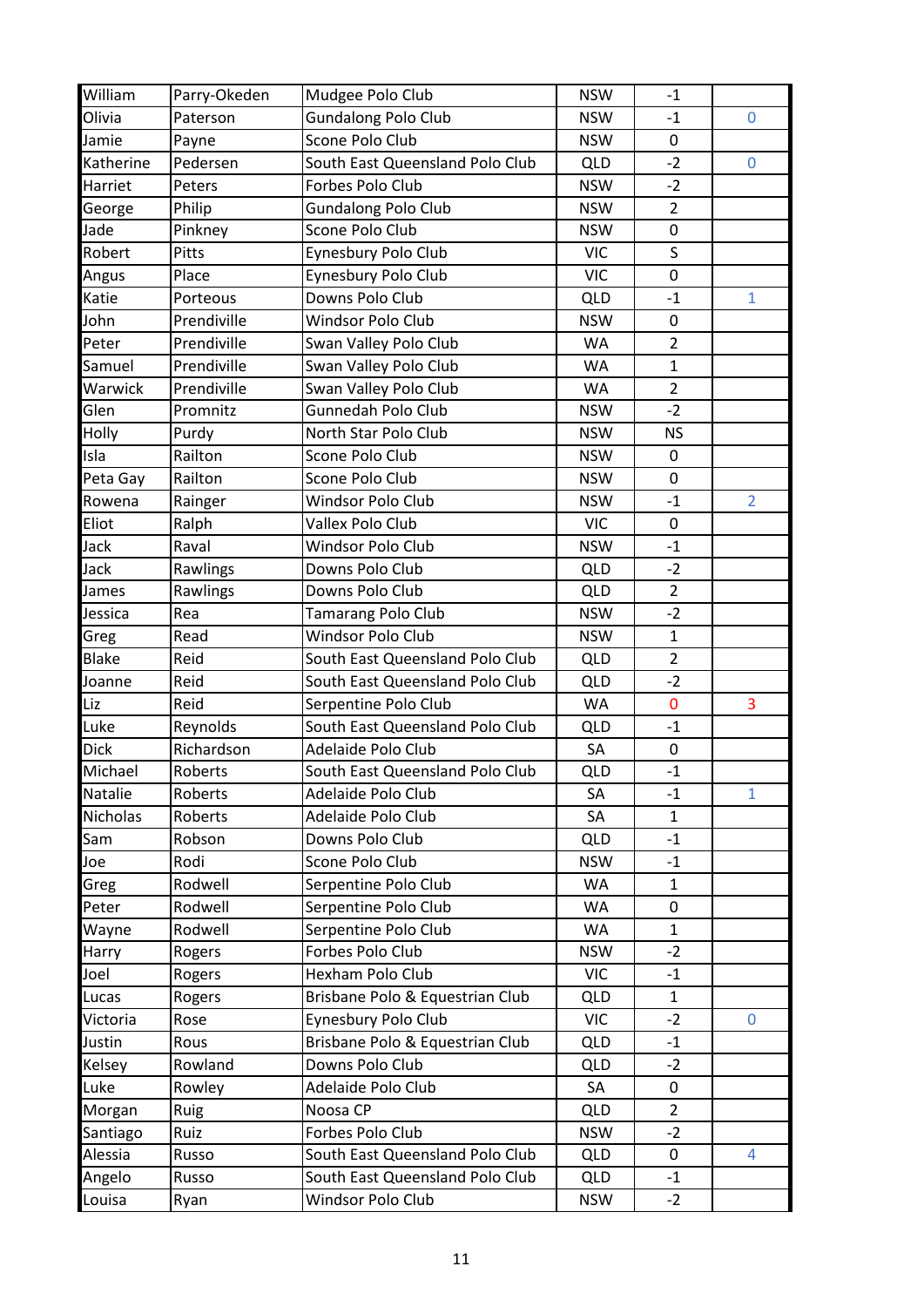| Shane             | Ryan            | Adelaide Polo Club              | SA         | 0              |              |
|-------------------|-----------------|---------------------------------|------------|----------------|--------------|
| Antonio           | Saavedra m      | Brisbane Polo & Equestrian Club | <b>QLD</b> | $\mathbf 0$    |              |
| Betty             | Samadi          | <b>Windsor Polo Club</b>        | <b>NSW</b> | $-1$           |              |
| Fiona             | Sanderson       | Melbourne City Polo Club        | <b>VIC</b> | $-2$           | $\mathbf 0$  |
| Jack              | Sanderson-Baker | Melbourne City Polo Club        | <b>VIC</b> | $-2$           |              |
| Molly             | Sanderson-Baker | Melbourne City Polo Club        | <b>VIC</b> | $-2$           | 0            |
| Richard           | Sandow          | Adelaide Polo Club              | SA         | $\mathbf 1$    |              |
| Guy               | Schwarzenbach   | Garangula Polo Club             | <b>NSW</b> | $\overline{2}$ |              |
| Hannah            | Scolaro         | Perth Polo Club                 | WA         | $\mathbf 0$    | 4            |
| Jonathan          | Scott           | South East Queensland Polo Club | <b>QLD</b> | $-2$           |              |
| Prabhat           | Sethi           | Sydney Polo Club                | <b>NSW</b> | <b>NS</b>      |              |
| Alexander         | Shannon         | Garangula Polo Club             | <b>NSW</b> | $-1$           |              |
| Luke              | Shelbourne      | Eynesbury Polo Club             | <b>VIC</b> | $\mathbf{1}$   |              |
| Lance             | Sheppard        | <b>Windsor Polo Club</b>        | <b>NSW</b> | $\mathbf 0$    |              |
| Jo                | Shoesmith       | Adelaide Polo Club              | SA         | $-1$           | $\mathbf{1}$ |
| Maddie            | Shoesmith       | Adelaide Polo Club              | SA         | $\mathbf 0$    | 3            |
| Richard           | Shoesmith       | Adelaide Polo Club              | SA         | 0              |              |
| Jacinta           | Sibley          | Moondyne Polo Club              | <b>WA</b>  | $-1$           |              |
| Robert            | Sibley          | Moondyne Polo Club              | WA         | $\overline{2}$ |              |
| Roger             | Sibley          | Yarra Valley Polo Club          | <b>VIC</b> | $\mathbf 0$    |              |
| Adam              | <b>Sims</b>     | Goulburn Polo Club              | <b>NSW</b> | $-1$           |              |
| Alan              | Simson          | Scone Polo Club                 | <b>NSW</b> | $\pmb{0}$      |              |
| William           | Simson          | Scone Polo Club                 | <b>NSW</b> | $\mathbf{1}$   |              |
| Geoff             | Sinclair        | Yarra Valley Polo Club          | <b>VIC</b> | $-1$           |              |
| Mahiraj           | Singh           | Goulburn Polo Club              | <b>NSW</b> | $-1$           |              |
| Beau              | Skerrett        | South East Queensland Polo Club | <b>QLD</b> | $\overline{2}$ |              |
| Simon             | Skerrett        | South East Queensland Polo Club | <b>QLD</b> | $\mathbf 0$    |              |
| Christopher       | <b>Slack</b>    | Brisbane Polo & Equestrian Club | <b>QLD</b> | $-1$           |              |
| Katrina           | Slack           | Brisbane Polo & Equestrian Club | <b>QLD</b> | $-2$           |              |
| Luke              | Smallman        | Melbourne City Polo Club        | <b>VIC</b> | $\pmb{0}$      |              |
| Sam               | Smallman        | Melbourne City Polo Club        | <b>VIC</b> | $\mathbf{1}$   |              |
| Daren             | Smith           | Walkaway Polo Club              | WA         | $\overline{2}$ |              |
| Kirrily           | Smith           | Windsor Polo Club               | <b>NSW</b> | $\overline{2}$ |              |
| Gordon (Bud Sorby |                 | South East Queensland Polo Club | <b>QLD</b> | 4              |              |
| Camilla           | <b>Speirs</b>   | Melbourne City Polo Club        | <b>VIC</b> | $-2$           | $\mathbf{0}$ |
| Ebony             | Spence          | Vallex Polo Club                | <b>VIC</b> | $-2$           | 0            |
| Jessica           | Sprenger        | Killarney Polo Club             | <b>NSW</b> | $-2$           |              |
| Alan              | Stafford        | Scone Polo Club                 | <b>NSW</b> | $\mathbf 0$    |              |
| Lyall             | <b>Steer</b>    | Serpentine Polo Club            | WA         | $-1$           |              |
| Reuben            | Steer           | Serpentine Polo Club            | WA         | $\mathbf 0$    |              |
| Aonghus           | Stevens         | Sydney Polo Club                | <b>NSW</b> | $-1$           |              |
| <b>Neville</b>    | Stewart         | Walkaway Polo Club              | WA         | $-1$           |              |
| Tim               | Stewart         | Melbourne City Polo Club        | <b>VIC</b> | $\pmb{0}$      |              |
| Justin            | Still           | Downs Polo Club                 | <b>QLD</b> | $\pmb{0}$      |              |
| <b>Brooke</b>     | Stilla          | Windsor Polo Club               | <b>NSW</b> | $-1$           |              |
| Sam               | Stott           | Vallex Polo Club                | <b>VIC</b> | 3              |              |
| Jason             | Stowe           | Moondyne Polo Club              | WA         | $\mathbf{1}$   |              |
| Sinclair          | Stratton        | Millamolong Polo Club           | <b>NSW</b> | 0              |              |
| Sophie            | Stratton        | Millamolong Polo Club           | <b>NSW</b> | $-2$           |              |
| <b>Brad</b>       | <b>Strauss</b>  | Adelaide Polo Club              | SA         | $-1$           |              |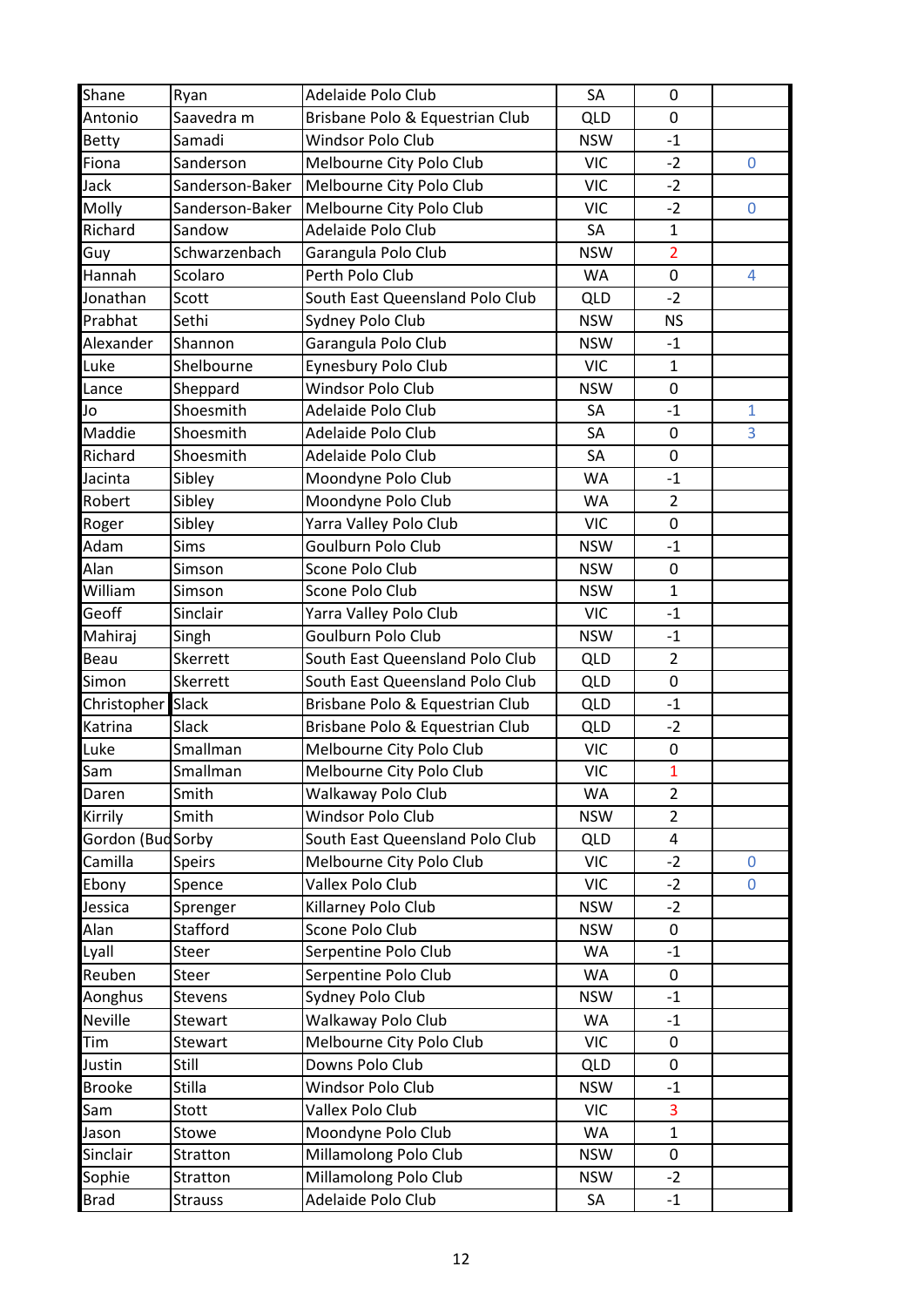| Michael       | <b>Strauss</b>  | Adelaide Polo Club               | SA         | $-1$           |                |
|---------------|-----------------|----------------------------------|------------|----------------|----------------|
| James         | Tait            | Garangula Polo Club              | <b>NSW</b> | 0              |                |
| Jessica       | Tanner          | Windsor Polo Club                | <b>NSW</b> | $-1$           |                |
| Joe           | Tapp            | Gunnedah Polo Club               | <b>NSW</b> | $-2$           |                |
| Bill          | Taylor          | Brisbane Polo & Equestrian Club  | <b>QLD</b> | $\pmb{0}$      |                |
| Craig         | Taylor          | Melbourne City Polo Club         | <b>VIC</b> | $\mathbf{1}$   |                |
| Jett          | Taylor          | Melbourne City Polo Club         | <b>VIC</b> | $\sf S$        |                |
| John          | Taylor          | Yaloak Polo Club                 | <b>VIC</b> | $-1$           |                |
| Margaret      | Taylor          | Sydney Polo Club                 | <b>NSW</b> | $-1$           |                |
| Miechelle     | Taylor          | Hexham Polo Club                 | <b>VIC</b> | $-2$           | $\pmb{0}$      |
| Sharlene      | Telford         | Downs Polo Club                  | <b>QLD</b> | $-2$           |                |
| Tony          | Telford         | Downs Polo Club                  | <b>QLD</b> | $\pmb{0}$      |                |
| Edward        | Thirlwall       | Windsor Polo Club                | <b>NSW</b> | $\mathbf{1}$   |                |
| Archie        | Thomas          | Swan Valley Polo Club            | WA         | $-1$           |                |
| BJ            | <b>Thomas</b>   | Swan Valley Polo Club            | WA         | $\mathbf{1}$   |                |
| Greg          | <b>Thomas</b>   | Gunnedah Polo Club               | <b>NSW</b> | <b>NS</b>      |                |
| James         | Thomas          | Melbourne City Polo Club         | <b>VIC</b> | $\mathbf{1}$   |                |
| Marijke       | Thomas          | Moondyne Polo Club               | WA         | 0              | 3              |
| Suzette       | <b>Thomas</b>   | Serpentine Polo Club             | WA         | 0              | 3              |
| George        | Thompson        | Millamolong Polo Club            | <b>NSW</b> | $\pmb{0}$      |                |
| Samantha      | Thompson        | Tamarang Polo Club               | <b>NSW</b> | $-2$           |                |
| Nigel         | Thomson         | <b>Fultons Lane Polo Club</b>    | <b>VIC</b> | $\pmb{0}$      |                |
| Sarah         | Thurkle         | Walkaway Polo Club               | WA         | $-1$           | $\overline{2}$ |
| Adam          | Tolhurst        | Arunga Polo Club                 | <b>NSW</b> | 3              |                |
| Mark          | Tolhurst        | Arunga Polo Club                 | <b>NSW</b> | $\pmb{0}$      |                |
| Matt          | Tomlinson       | South East Queensland Polo Club  | <b>QLD</b> | $-2$           |                |
| Scott         | Tonkin          | Adelaide Polo Club               | SA         | $\overline{2}$ |                |
| Heather       | Torrey          | Killarney Polo Club              | <b>NSW</b> | $\mathbf 0$    |                |
| Andrew        | Tosky           | Melbourne City Polo Club         | <b>VIC</b> | S              |                |
| <b>Brooke</b> | Trethowan       | Kojonup Polo and Polocrosse Club | WA         | $-1$           | $\mathbf 1$    |
| Peter         | Trethowan       | Kojonup Polo and Polocrosse Club | <b>WA</b>  | $\overline{2}$ |                |
| Paul          | <b>Trickett</b> | Windsor Polo Club                | <b>NSW</b> | 0              |                |
| Piper         | <b>Trickett</b> | <b>Windsor Polo Club</b>         | <b>NSW</b> | $-2$           |                |
| Carlie        | Trotter         | Eynesbury Polo Club              | <b>VIC</b> | $-1$           | $\overline{2}$ |
| Finos         | Turney          | Millamolong Polo Club            | <b>NSW</b> | $-2$           |                |
| <b>Steve</b>  | Urquhart        | South East Queensland Polo Club  | <b>QLD</b> | $-1$           |                |
| Sophie        | Utz             | <b>Timor Polo Club</b>           | <b>NSW</b> | $-2$           | $\mathbf 0$    |
| Steve         | Van Den Brink   | South East Queensland Polo Club  | <b>QLD</b> | $\mathbf{1}$   |                |
| Nicholas      | Vann            | Yaloak Polo Club                 | <b>VIC</b> | 0              |                |
| Jason         | Varker Miles    | Killarney Polo Club              | <b>NSW</b> | 0              |                |
| Noel          | Vincent         | Perth Polo Club                  | WA         | $\mathbf{1}$   |                |
| Zeb           | Vincent         | Perth Polo Club                  | WA         | $-1$           |                |
| Wendy         | Waddell         | Melbourne City Polo Club         | <b>VIC</b> | $-2$           | 0              |
| Trent         | Walkden         | South East Queensland Polo Club  | <b>QLD</b> | $\overline{2}$ |                |
| Simon         | Walker          | Goulburn Polo Club               | <b>NSW</b> | $\overline{2}$ |                |
| Duncan        | Wallace         | Windsor Polo Club                | <b>NSW</b> | $-2$           |                |
| Ronald        | Wanless         | South East Queensland Polo Club  | <b>QLD</b> | $-1$           |                |
| Alexander     | Warner          | Scone Polo Club                  | <b>NSW</b> | $\mathbf 0$    |                |
| Matt          | Warner          | Downs Polo Club                  | <b>QLD</b> | $-1$           |                |
| William       | Warner          | Scone                            | <b>NSW</b> | $-1$           |                |